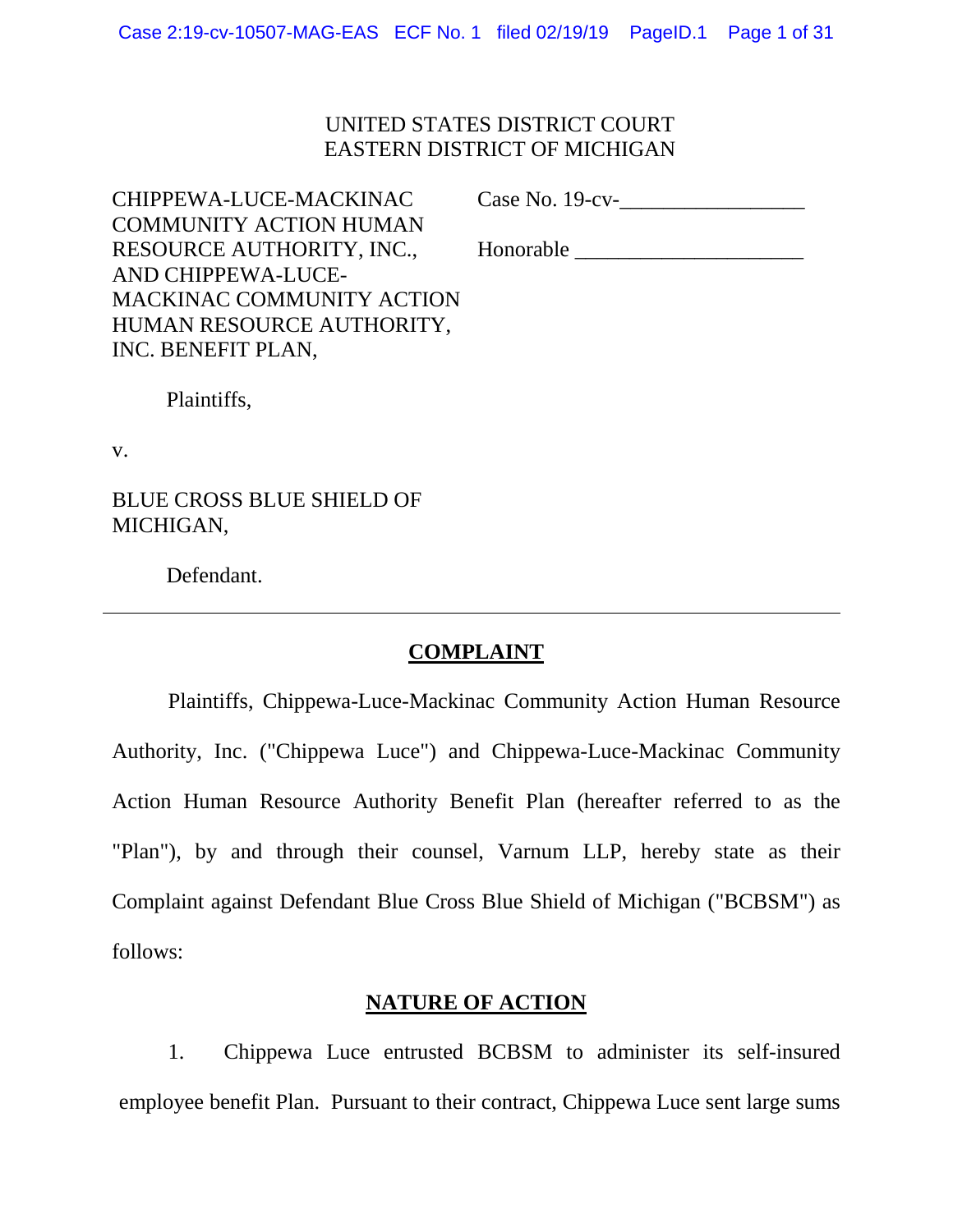of money to BCBSM, which BCBSM was supposed to use to pay employee health care claims. Chippewa Luce recently learned that, contrary to their contract and numerous specific claims reports, BCBSM also skimmed additional administrative fees from the Plan assets Chippewa Luce provided on behalf of the Plan to pay claims. BCBSM's misappropriation of Plan assets is a clear violation of the Employee Retirement Income Security Act of 1974 ("ERISA"), 29 U.S.C. § 1001, *et seq*. In fact, as explained below, BCBSM's scheme has already been adjudicated by the United States Court of Appeals for the Sixth Circuit as fraudulent and unlawful. Plaintiffs bring this suit to recover the misappropriated funds and obtain all other relief to which they are entitled.

### **PARTIES, JURISDICTION AND VENUE**

2. Chippewa Luce is a Michigan non-profit corporation.

3. The Plan is Chippewa Luce's ERISA-governed benefit plan. Chippewa Luce and the Plan are hereafter collectively referred to as "Plaintiffs."

4. During all relevant times, BCBSM was a Michigan non-profit health care corporation organized under the Nonprofit Health Care Corporation Reform Act, MCL 550.1101, *et seq* (the "Act").

5. This Court has subject matter jurisdiction pursuant to 28 U.S.C. § 1331 and 29 U.S.C. § 1132 because Plaintiffs' claims arise under ERISA.

6. Venue is proper in this Court pursuant to 28 U.S.C. § 1391(b) because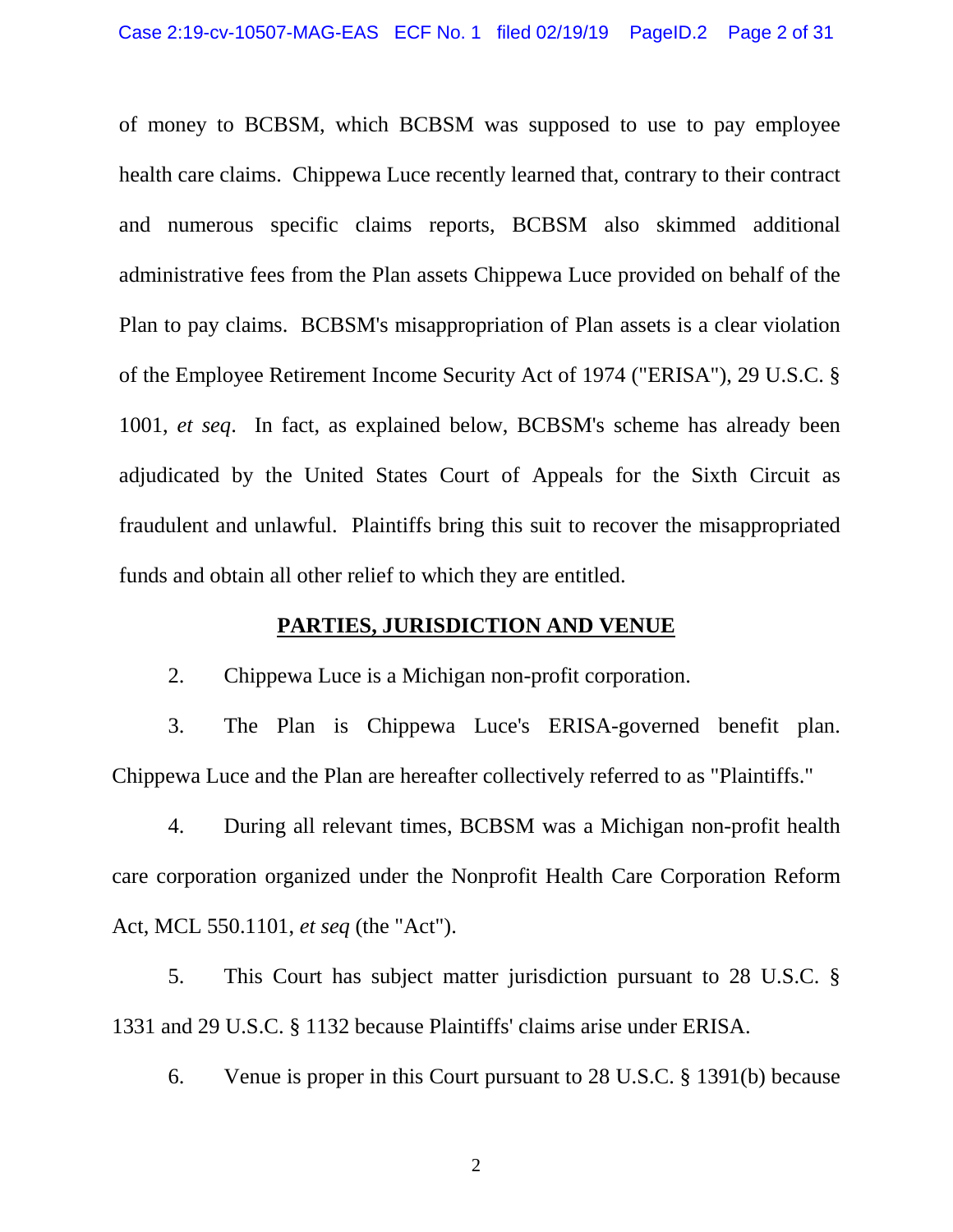BCBSM resides in the Eastern District of Michigan. Venue is also proper pursuant to 29 U.S.C. § 1132(e)(2).

# **GENERAL ALLEGATIONS**

7. Plaintiffs hereby incorporate by reference the allegations contained in the preceding paragraphs.

8. Chippewa Luce offers health care benefits through the Plan. Rather than buy health insurance to cover employee health care claims under the Plan, during the relevant time period Chippewa Luce has opted to self-insure. As such, Chippewa Luce paid the actual employee health care costs covered by the Plan, up to a large threshold. Chippewa Luce bought "stop loss" insurance to cover claims that exceeded that threshold.

# **A. 2013: First "Hidden Fees" Trial (***Hi-Lex v. BCBSM***) Results in a Judgment Against BCBSM for 100% of Hidden Fees.**

9. This case is nearly identical (factually and legally) to *Hi-Lex Controls, Inc., v. BCBSM*, No. 11-cv-12557 (E.D. Mich.), the first Hidden Fees case to proceed through trial. Following a nine day bench trial in the *Hi-Lex* case, the Honorable Victoria A. Roberts issued Findings of Fact and Conclusions of Law that were sixty-three pages long (the "*Hi-Lex* FFCL"), awarding the *Hi-Lex* plaintiffs 100% of the claimed Hidden Fees, pre-judgment interest back to 1994, and attorneys' fees.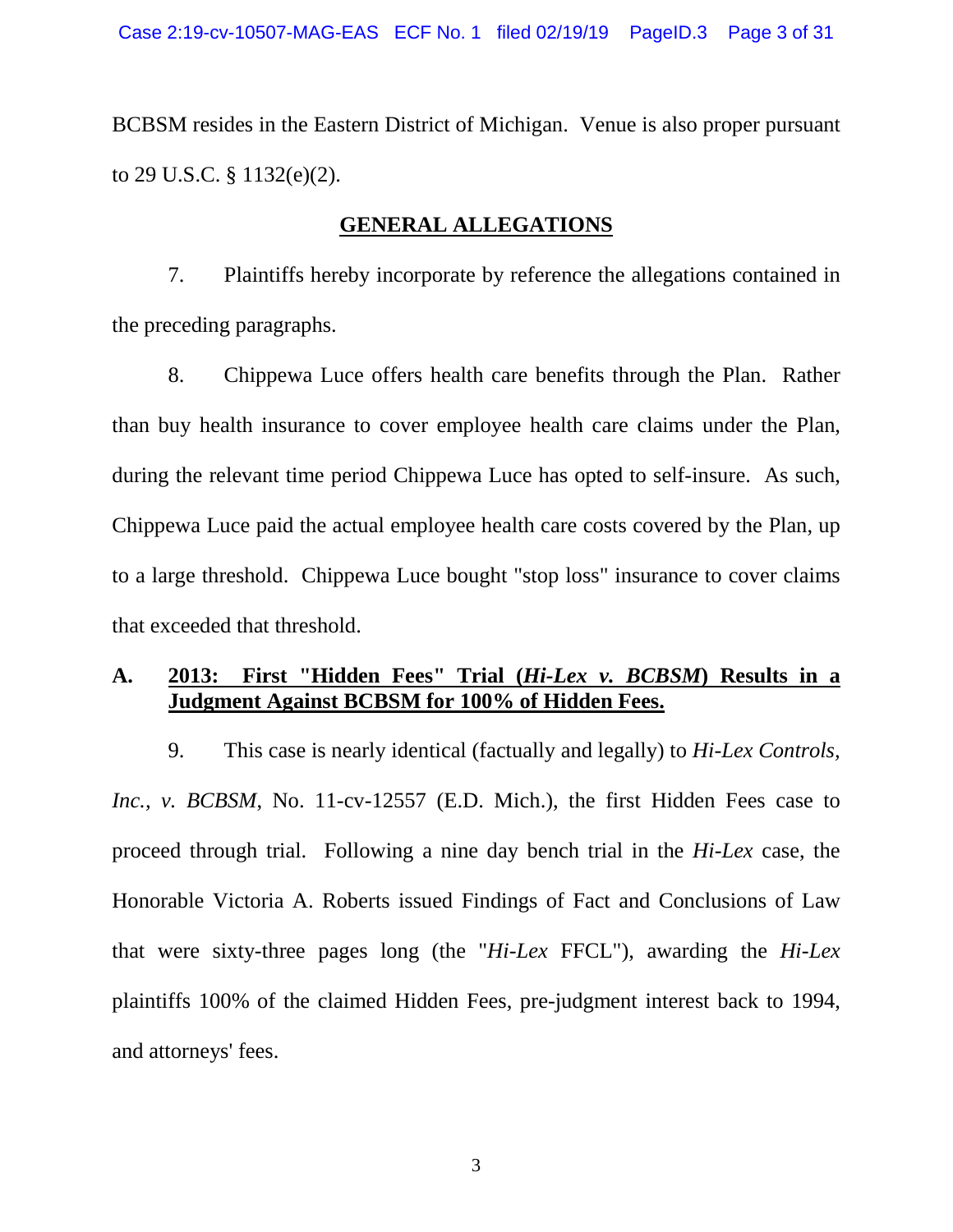10. While *Hi-Lex* was the first Hidden Fees case to go to trial, it was not the first such case in this Court. The original Hidden Fees case is *Pipefitters Local 636 Insurance Fund v. BCBSM*, No. 04-73400 (E.D. Mich.), which was filed on September 1, 2004. On July 18, 2013, the Sixth Circuit Court of Appeals issued its unanimous, published opinion in *Pipefitters* holding that BCBSM was an ERISA fiduciary and that BCBSM violated ERISA by charging the very same fee at issue here to its self-insured, Administrative Service Contract ("ASC") customers. *Pipefitters Local 636 Ins. Fund v. BCBSM*, 654 F.3d 618 (6th Cir. 2011).

11. Following the decision in *Pipefitters*, on May 14, 2014, the Sixth Circuit Court of Appeals issued its unanimous, published opinion in *Hi-Lex*, affirming this Court's decision. *Hi-Lex Controls, Inc. v. BCBSM*, 751 F.3d 740 (6th Cir. 2014), *cert. denied* 135 S.Ct. 404 (Oct. 20, 2014). The Sixth Circuit in *Hi-Lex* relied heavily on its prior decision in *Pipefitters*, noting that *Hi-Lex* "involves the same ASC, same defendant, and same allegations" as its decision in *Pipefitters*. *Id.* at 750.

12. Because this case is identical to *Hi-Lex* in all material respects, where appropriate, Plaintiffs will refer to the *Hi-Lex* FFCL and the *Hi-Lex* Opinion.

# **B. Chippewa Luce Contracted with BCBSM to Administer Its Self-Insured Plan.**

13. The framework for the relationship between Chippewa Luce and BCBSM was contained in the ASC. The ASC was a boilerplate document drafted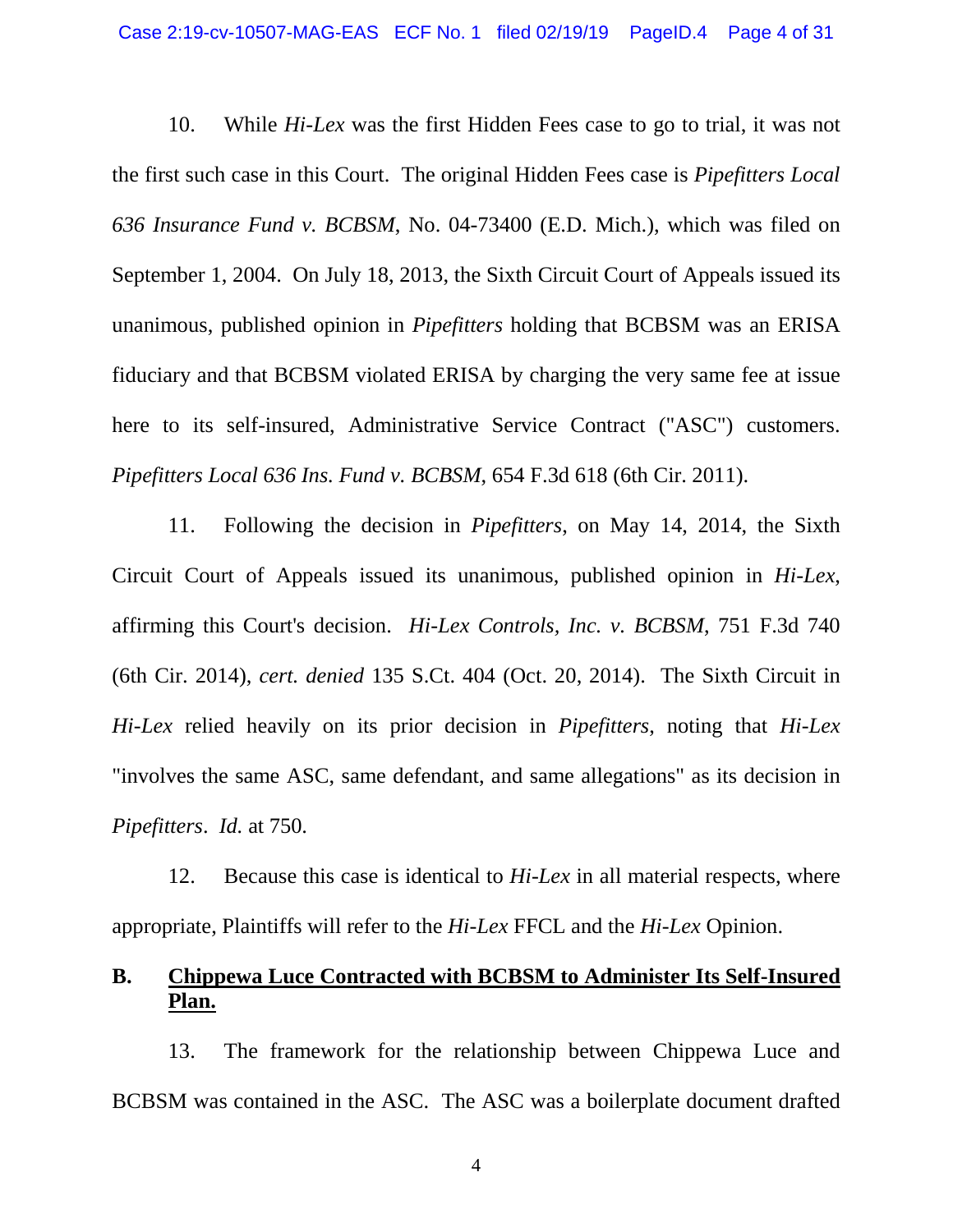by BCBSM, and it set forth the purported rights and responsibilities of each party with regard to BCBSM's administration of the Plan.

14. Upon information and belief, the ASC between Chippewa Luce and BCBSM was executed by the parties effective February 2006.

15. Pursuant to the ASC, BCBSM agreed to administer the Plan by paying covered employee health care claims on behalf of the Plan, using money provided to it by Chippewa Luce.

16. The obligations of the parties were outlined in the ASC: The parties agreed that BCBSM would process and pay, and Chippewa Luce would reimburse BCBSM for all Amounts Billed related to Enrollees' claims.

17. "Amounts Billed" is defined in the ASC as the amount Chippewa Luce owes in accordance with BCBSM's standard operating procedures for payment of Enrollees' claims.

18. "Enrollees" are defined in the ASC as Employees and dependents of Employees who are eligible and enrolled for Coverage.

19. In exchange for its services, BCBSM was entitled to an administrative fee.

20. The ASC did not contain any pricing terms. Rather, the specific fees to be paid by Chippewa Luce in exchange for the administrative services provided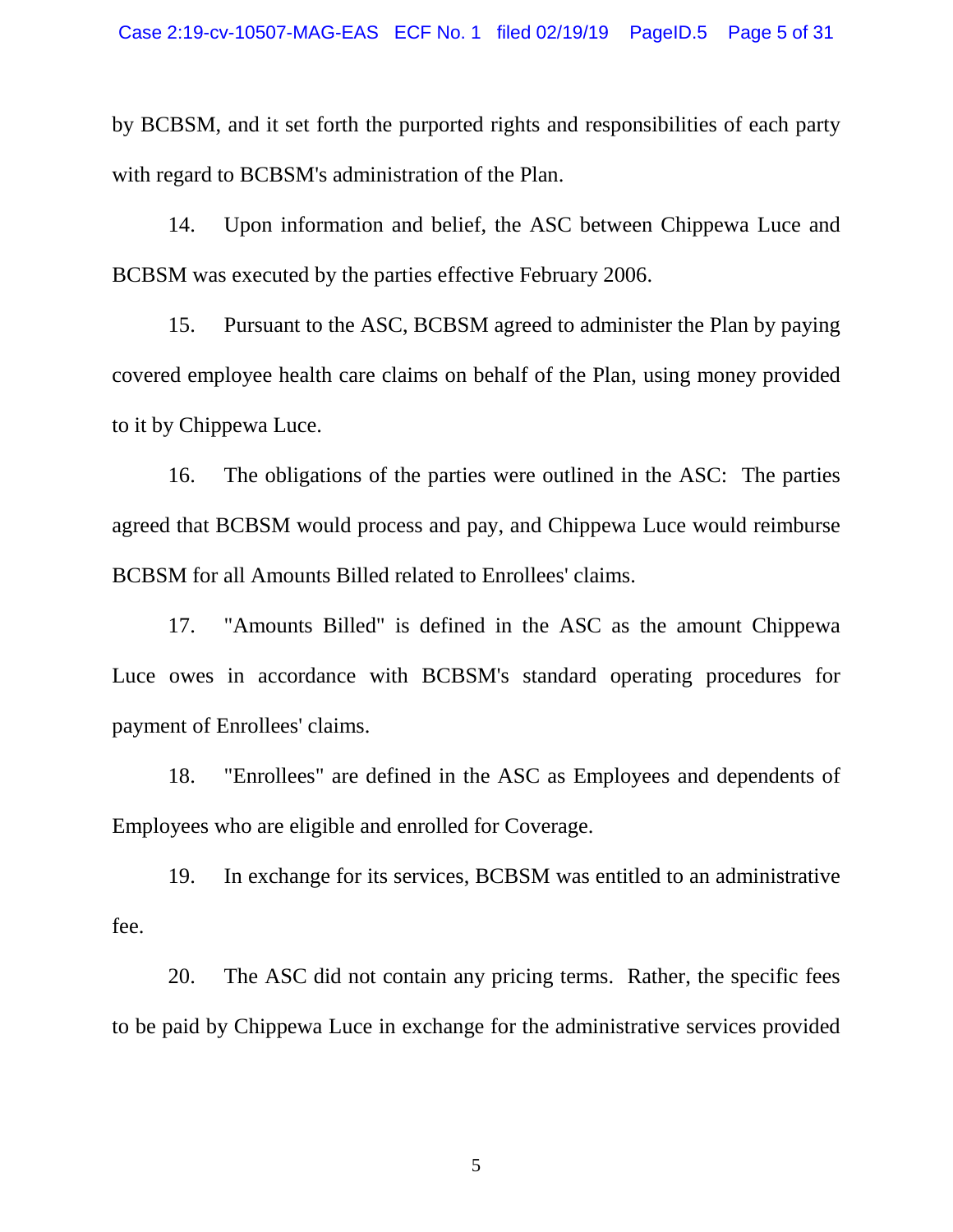by BCBSM were enumerated in a "Schedule A." Together, the ASC and Schedule A formed the parties' contract.

21. The ASC was renewed year after year by the parties for several years .

# **C. Plaintiffs Provided BCBSM With Plan Assets, Which Were Controlled by BCBSM and Supposed to be Used to Pay Covered Employee Claims.**

22. Under the ASC, Plaintiffs were required to prepay the pro rata cost of estimated Amounts Billed for that quarter, the pro rata cost of the estimated administrative charge for that contract year, and the amount BCBSM determined was necessary to maintain the prospective hospital reimbursement funding for that contract year.

23. The specific prepay amounts to be paid by Plaintiffs were dictated by the Schedule A's.

24. Under the ASC, BCBSM was required to provide Plaintiffs with "a detailed settlement showing Amounts Billed to and owed by Chippewa Luce during the prior available Quarter including any surplus or deficit amounts."

25. The quarterly settlements were used to adjust the future prepay amounts upward or downward depending on whether employee health care claims were higher or lower than what Chippewa Luce had previously prepaid.

26. Pursuant to the terms of the ASC, as renewed, Chippewa Luce sent the required prepayments to a BCBSM-owned bank account, on a periodic basis.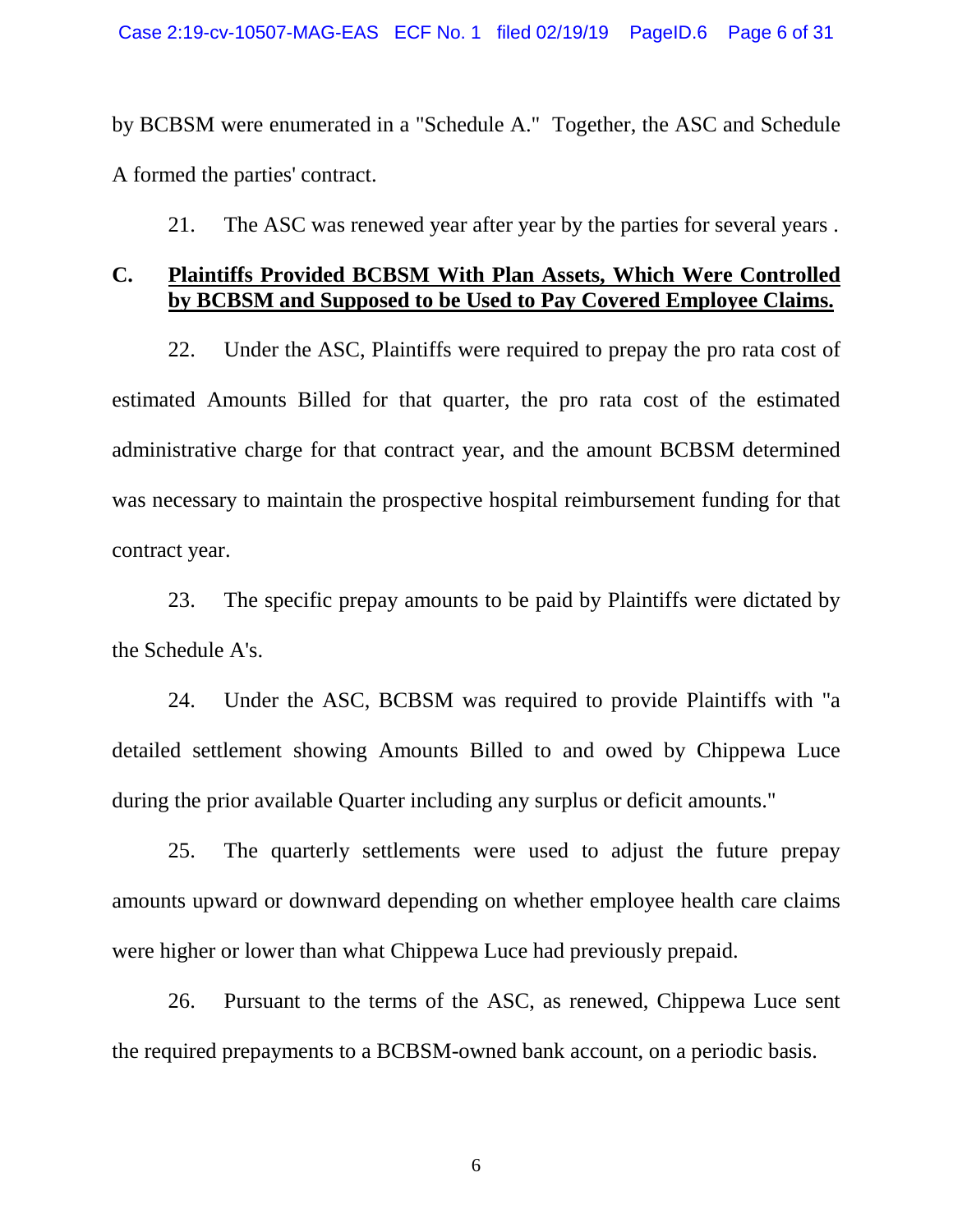27. The prepayments sent to BCBSM's bank account were "Plan Assets" as defined by ERISA. *Hi-Lex* FFCL, at ¶¶ 5, 6, & 180; *Hi-Lex,* 751 F.3d at 745- 46.

28. BCBSM had complete authority and control over the bank account and the Plan Assets sent to it by Chippewa Luce.

29. BCBSM (1) exercised discretionary authority and control with respect to management of the Plan; (2) exercised authority and control with respect to management and disposition of Plan Assets; or (3) had discretionary authority and responsibility in the administration of the Plan. *Hi-Lex* FFCL, at ¶¶ 180-82; *Hi-Lex*, 751 F.3d at 744-47.

# **D. BCBSM Illegally Skimmed Additional Administrative Compensation From the Plan Assets Entrusted to It.**

30. Plaintiffs have recently learned that starting in 1994, BCBSM implemented a scheme to secretly obtain more administrative compensation than it was entitled to.

31. The scheme is outlined in the *Hi-Lex* case and also in an internal BCBSM memo obtained from that litigation. *See* **Exhibit 1**.

32. The catalyst for BCBSM's scheme is that in 1987 and 1988, BCBSM was in poor financial shape. *Hi-Lex* FFCL, ¶ 9.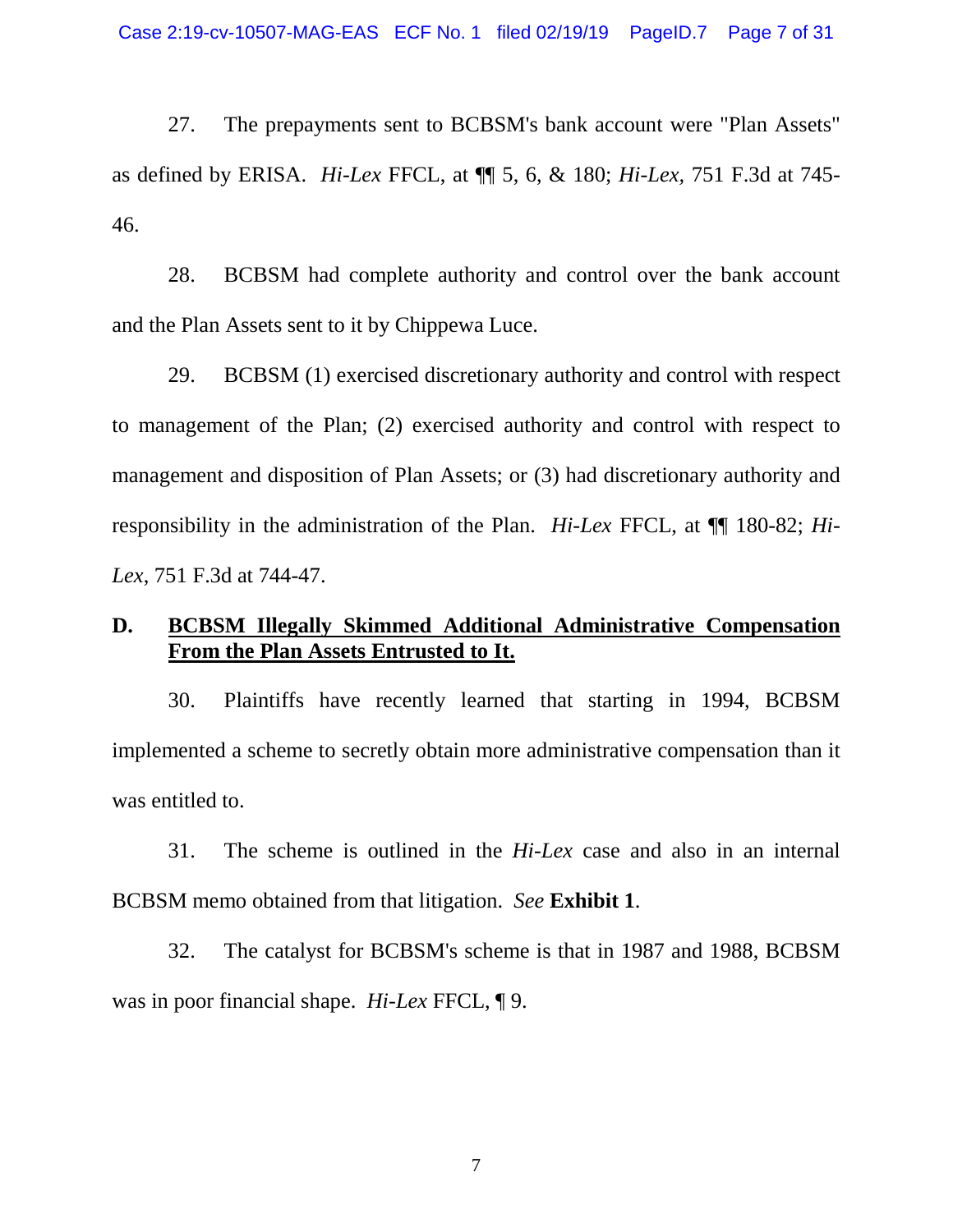33. BCBSM started charging self-funded customers subsidies and surcharges: the "Plan-Wide Viability Surcharge," "Other Than Group Subsidy," and "Group Retiree Surcharge." *Id.* at ¶ 10.

34. The customer response to the new fees was resoundingly negative. *Id.* at ¶ 11. BCBSM received "tremendous complaints from customers," in part stemming from the fact that "[t]he billing of these amounts to customers was an add-on to the bill, *highlighted for all to see.*" *Id.*

35. BCBSM could not convince its customers that the subsidies and surcharges were fair. *Id.* at 12.

36. The charges were so unpopular that, in 1989 alone, BCBSM lost 225,000 members. *Id.* at ¶ 13.

37. Many other customers refused to pay the fees. *Id*. at ¶ 14.

38. According to BCBSM, the fees made it a "challenge to maintain customer relationships." *Id.* at ¶ 16. By disclosing the fees, BCBSM was "its own worst enemy." *Id*.

#### **E. 1993-1994: BCBSM's Plan to Hide Fees**

39. In 1993, a simple solution to the problem was proposed. Executives suggested replacing the disclosed fees with hidden fees buried in marked-up hospital claims (the "Hidden Fees"). *Id*. at ¶ 17.

This solution offered several advantages to BCBSM: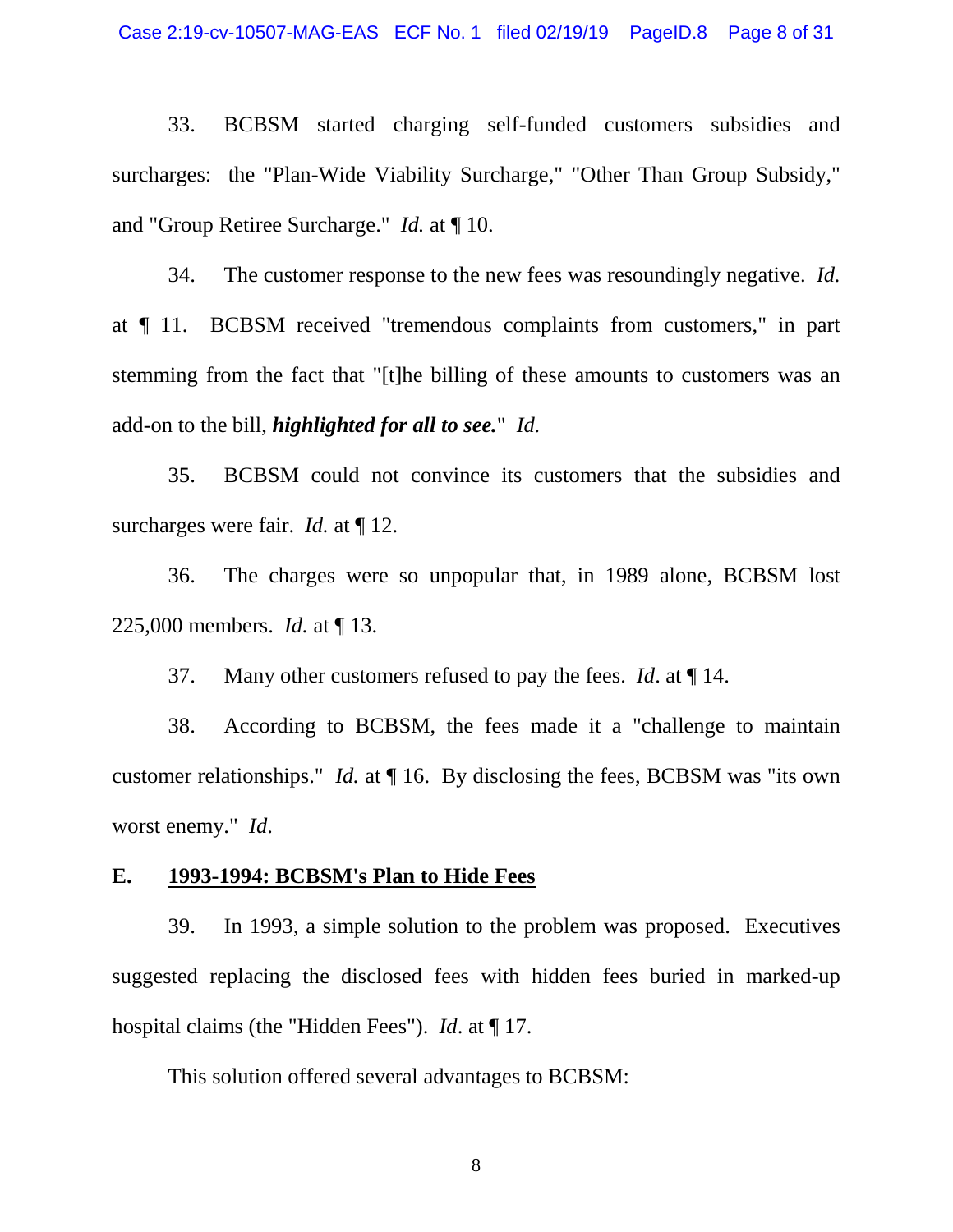Reflecting certain BCBSM business costs in hospital claim costs will provide long-term relief to the problems detailed above and will also satisfy short-term objectives of enhancing customer relationships while cutting operational costs. Inclusion of these costs in our hospital claim costs is actually more reflective of the actual savings passed on to customers as it will now include the hospital savings net of the costs incurred to provide these savings. This will also improve our operations efficiencies since mass mailings for subsidy amount changes will no longer be necessary. *Changes to these costs will be inherent in the system and no longer visible to the customer. The same argument applies to risk charges and provider related expenses*.

*Id.* at  $\P$  19 (emphasis added). BCBSM's senior management approved this proposal. *Id.* at ¶ 22.

40. The program was known as "retention reallocation." *Id.*; *Hi-Lex,* 751 F.3d at 743.

41. The term "retention" refers to money BCBSM retains, as opposed to money used to pay medical claims. *Hi-Lex* FFCL, at ¶ 26.

42. The scheme worked as follows: regardless of what BCBSM was required to pay a hospital, BCBSM reported a larger charge that was passed on to the customer. *Hi-Lex*, 751 F.3d at 743. BCBSM kept the additional amount as hidden administrative compensation:

| <b>Actual Claim Paid to Hospital:</b>        | \$6,000 |
|----------------------------------------------|---------|
| Add-On For Hidden Fees Kept by BCBSM:        | \$810   |
| <b>Hospital Claim Reported to Plaintiff:</b> | \$6,810 |

*Id*.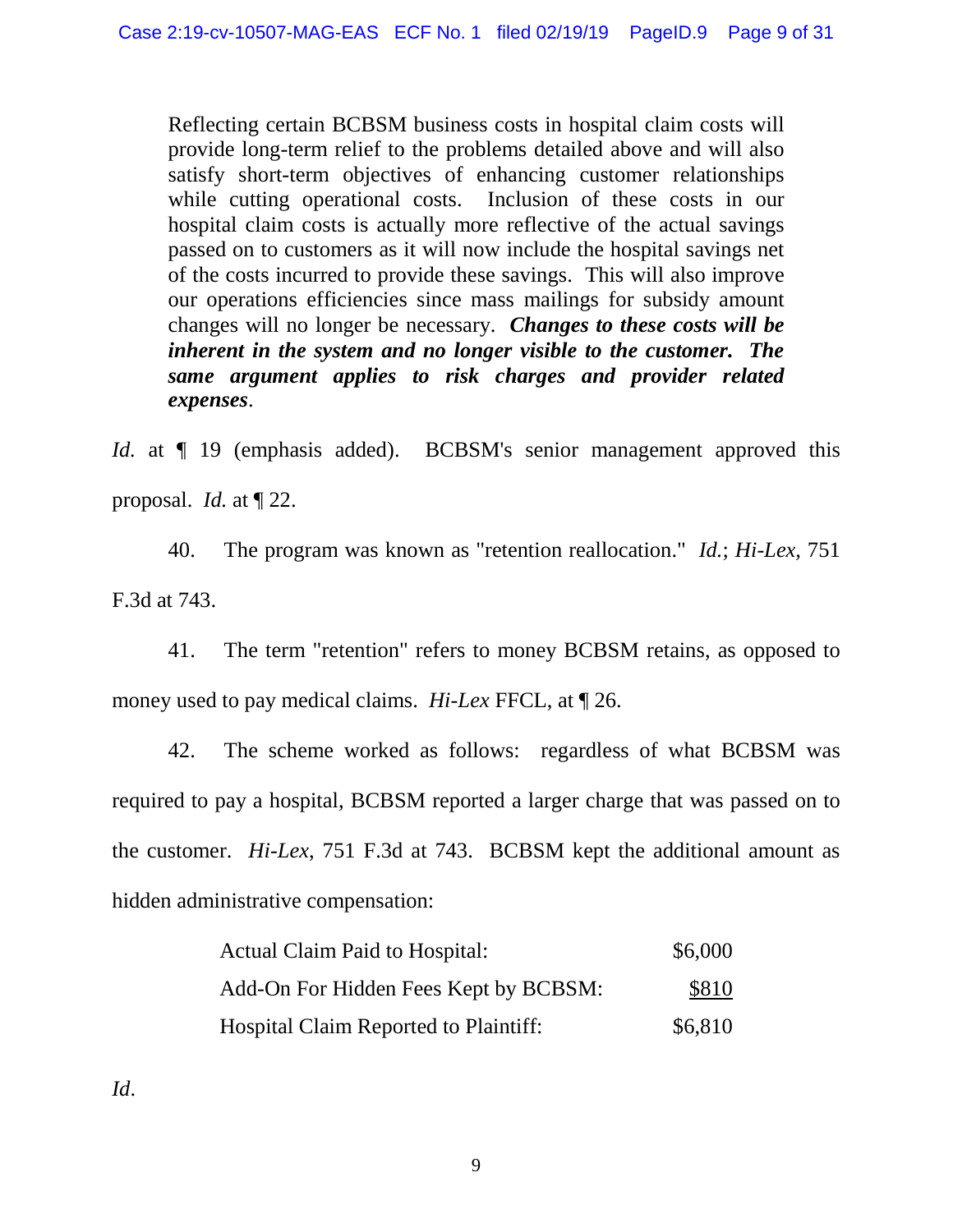43. But BCBSM did not stop there. It also shifted the cost associated with maintaining its network (internally known as "Network Access Fee") to the Hidden Fees. *Hi-Lex* FFCL, at ¶ 25.

44. Previously, BCBSM had included the Network Access Fee in the disclosed administrative fee. *Id.* at ¶ 12.

45. This scheme offered several advantages to BCBSM, one being the Hidden Fees (per a BCBSM executive summary) would be "inherent in the system and *no longer visible to the customer*." *Id.* at ¶ 19.

46. Not only did the subsidies and surcharges disappear from customer bills, but BCBSM was able to lower its disclosed administrative fee (by shifting the "Network Access Fee"), giving the illusion that it was more cost competitive, without actually giving up any revenue.

47. Collectively then, the Hidden Fees consisted of four components. The "Other Than Group" subsidy, "Contingency/Risk" surcharge, the "Retiree" surcharge, and the "Network Access" fee. *Id.* at  $\P$  25 & 27.

48. This hidden administrative compensation was in addition to the disclosed "Administrative Fee" described in each Schedule A.

49. This program went into effect in October 1993. *Id.* at ¶ 22.

50. The Hidden Fees were determined unilaterally by BCBSM. *Id.* at ¶ 31; *Hi-Lex*, 751 F.3d at 750.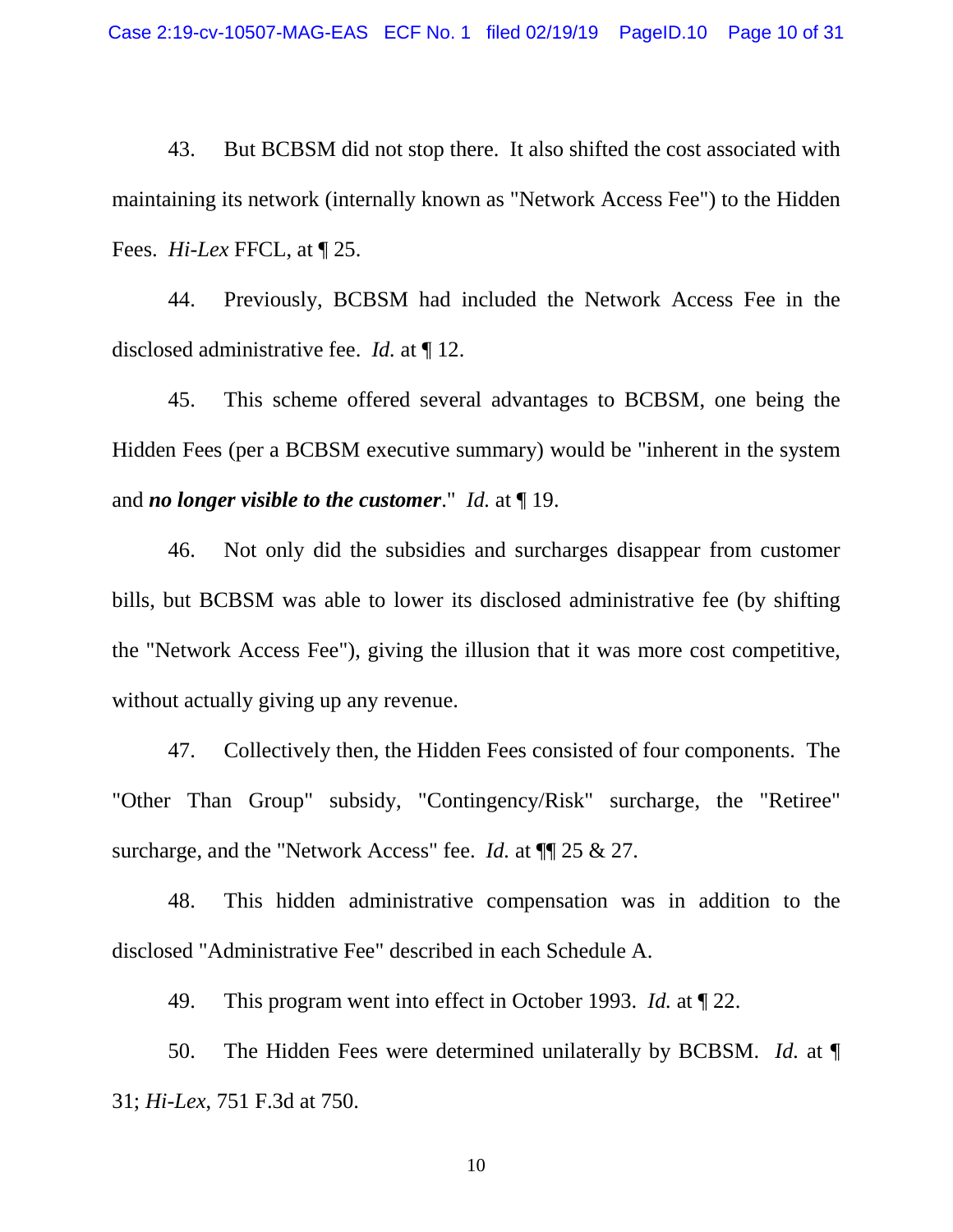51. BCBSM's cost accountants and actuaries decided how much to recoup through the Hidden Fees and how much hospital claims had to be marked up to reach that goal. *Hi-Lex* FFCL, at ¶ 31; *Hi-Lex*, 750 F.3d at 750.

52. Internal BCBSM documents confirm that it had complete discretion in setting the amount of the Hidden Fees, as well as which customers paid them. *Hi-Lex* FFCL, at ¶ 33; *Hi-Lex,* 750 F.3d at 750.

53. BCBSM changed the Hidden Fees at its whim or waived them entirely for customers who discovered them.

# **F. 1994-Present: BCBSM Employed a Bevy of Artifices to Hide the Fees**

54. Following the implementation of "retention reallocation," BCBSM went to great lengths to ensure that the Hidden Fees were not disclosed and would remain invisible to its customers. *Hi-Lex* FFCL, at ¶ 35.

#### **1. Form 5500 Certifications**

55. Each year, BCBSM provided customers (including Plaintiffs) with a certification to complete their Form 5500, which is filed with the U.S. Department of Labor. *Id.* at ¶ 66; *Hi-Lex,* 751 F.3d at 746.

56. The Department of Labor, Internal Revenue Service, and Pension Benefit Guaranty Corporation developed Form 5500's to satisfy annual reporting requirements under ERISA and the IRS Code. *Hi-Lex* FFCL, at ¶ 67.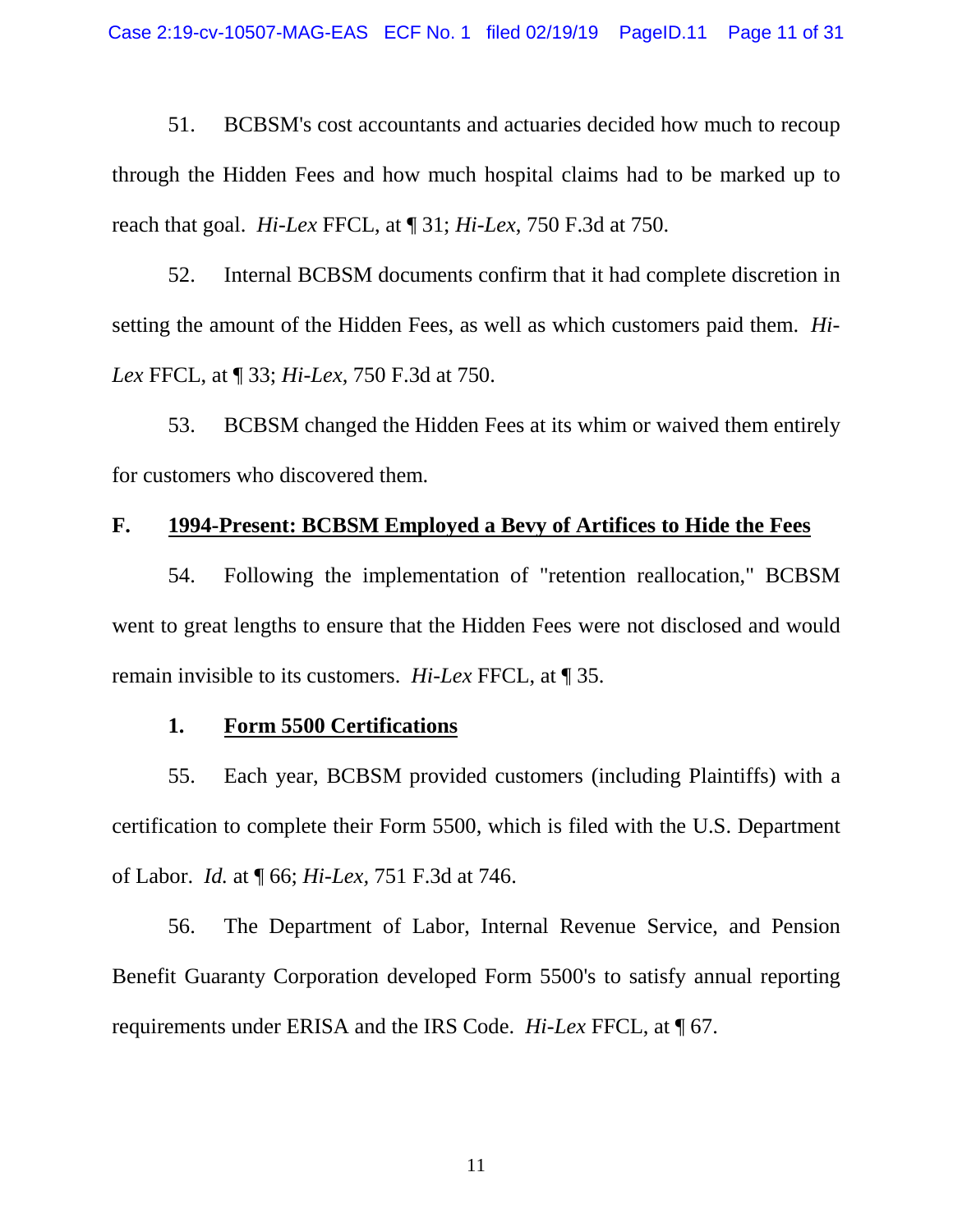57. BCBSM carefully crafted its Form 5500 certification to hide the Hidden Fees. *Id.* at ¶ 76.

58. Portions of the Hidden Fees should have been, *but were not*, reported in one or more of the lines on the worksheet. *Id.* at ¶ 73; *Hi-Lex,* 751 F.3d at 748 n. 11.

59. For example, the "OTG subsidy," was a subsidy BCBSM claimed was mandated by the State of Michigan. *Hi-Lex* FFCL, at ¶ 25(c).

60. BCBSM should have reported the amount of the OTG subsidy on Line 9(c)(i)(D) of the Form 5500 certification, titled "OTHER EXPENSES (MANDATED SUBSIDY)." *Id.* at ¶ 69.

61. But BCBSM consistently reported zero for this item, even though it took and kept millions of dollars from its self-funded customers. *Id.* at ¶ 71.

62. The same is true of the "Contingency/Risk" surcharge used to improve BCBSM's reserves. *Id.* at ¶ 25(b).

63. BCBSM should have reported this fee on Line  $9(c)(i)(F)$ , titled "RISK" AND CONTINGENCY." *Id.* at ¶ 69.

64. BCBSM consistently reported "Not Applicable" for this item, despite taking millions of dollars in contingency. *Id.* at ¶ 71.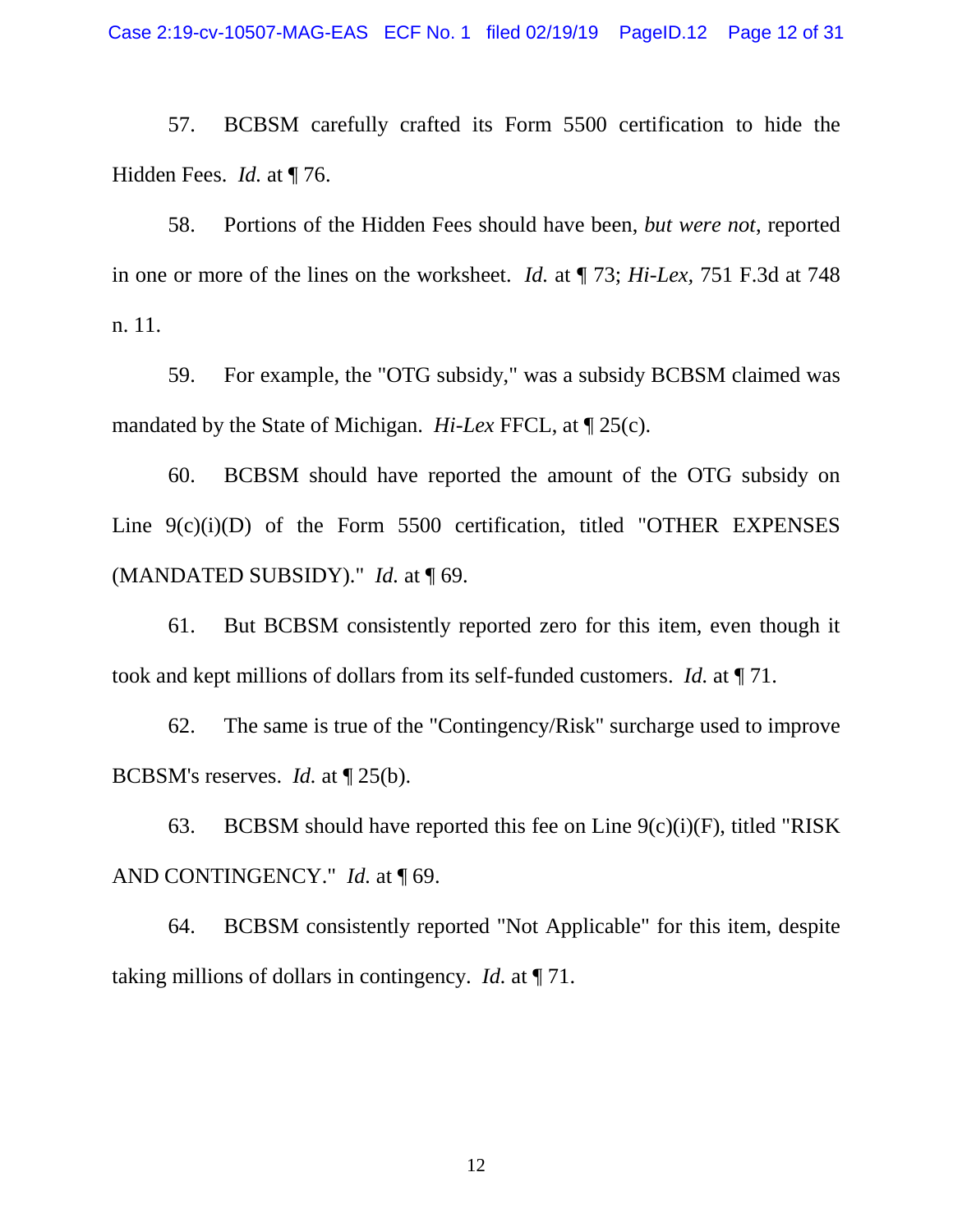65. None of the other components of the Hidden Fees were reported by BCBSM in the proper locations on the certification. *Id.*; *Hi-Lex,* 751 F.3d at 748 n. 11.

66. There were, however, lines for "Administration" (Line  $9(c)(i)(B)$ ) and "Other Retention" (Line 9(c)(i)(G)) on the certification. *Hi-Lex* FFCL, at ¶ 71.

67. Of the amounts retained by BCBSM, the only ones disclosed to Plaintiffs in the Form 5500 certification were the disclosed Administrative Fee and stop-loss fee.

68. A reader reviewing the Form 5500 certifications could not determine whether any Hidden Fees were charged or in what amount. *Hi-Lex* FFCL, at  $\P$  72; *Hi-Lex*, 751 F.3d at 748.

69. As a result, Plaintiffs were misled into believing that BCBSM retained far less administrative compensation than it, in fact, actually retained. *Id.* 

#### **2. Quarterly Settlements**

70. BCBSM sent Plaintiffs quarterly reports containing details about the plan's performance. *Id.* at ¶ 39.

71. The reports did not show the amount—or even the existence—of the Hidden Fees. *Hi-Lex* FFCL, at ¶¶ 40-44.

72. BCBSM carefully crafted false quarterly reports to make it appear to customers like Plaintiffs that (1) the claims paid to providers (e.g. hospitals) were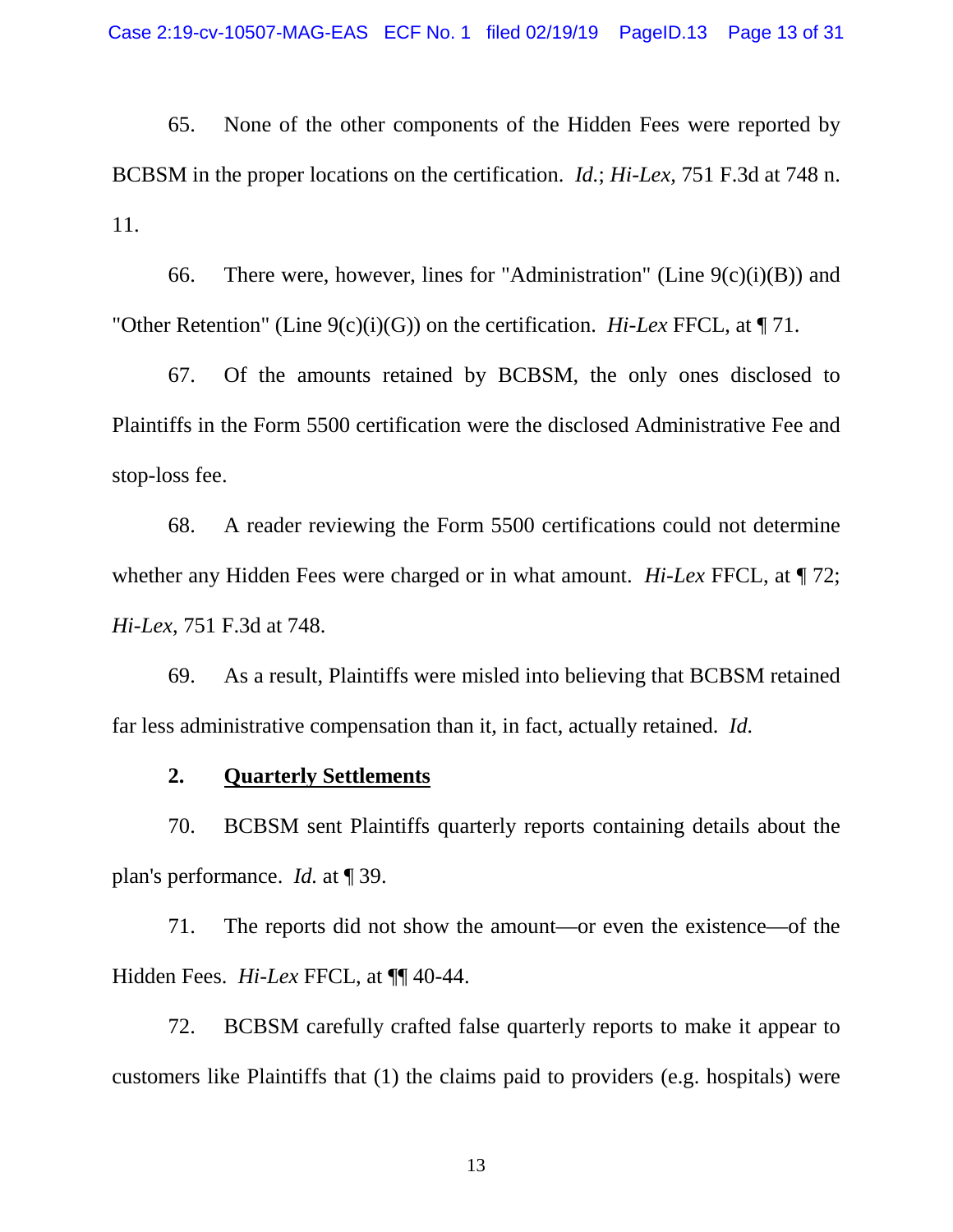higher than they actually were and (2) they were paying far less to BCBSM for administrative fees than they actually were. *Id*.

73. BCBSM accomplished this by reporting the Hidden Fees as hospital claims on the line for "TOTAL CLAIMS EXPENSE" rather than as administrative fees on the line for "TOTAL ADMINISTRATIVE FEE EXPENSE." *Id.*

74. BCBSM did this even though it has admitted that the Hidden Fees were "administrative compensation." *Id.* at  $\P$  47.

## **3. Renewal Documents**

75. BCBSM provided misleading claims data in the "Provider Contract Savings Report" at the time of contract renewal. *Id.* at  $\P$  51-55.

76. The report hid the Hidden Fees in numerous ways:

- Overstating the amount paid to healthcare providers on Plaintiffs' behalf (by including the Hidden Fees kept by BCBSM);
- Understating the amount of discounts offered by providers (by excluding the Hidden Fees kept by BCBSM); and
- Overstating the amount of "claims expenses passed on to your group" (by including Hidden Fees kept by BCBSM). *Id.*

77. Also, BCBSM misrepresented that its reported "Administrative Fee is all-inclusive." *Id.* at ¶ 56; *Hi-Lex*, 751 F.3d at 749.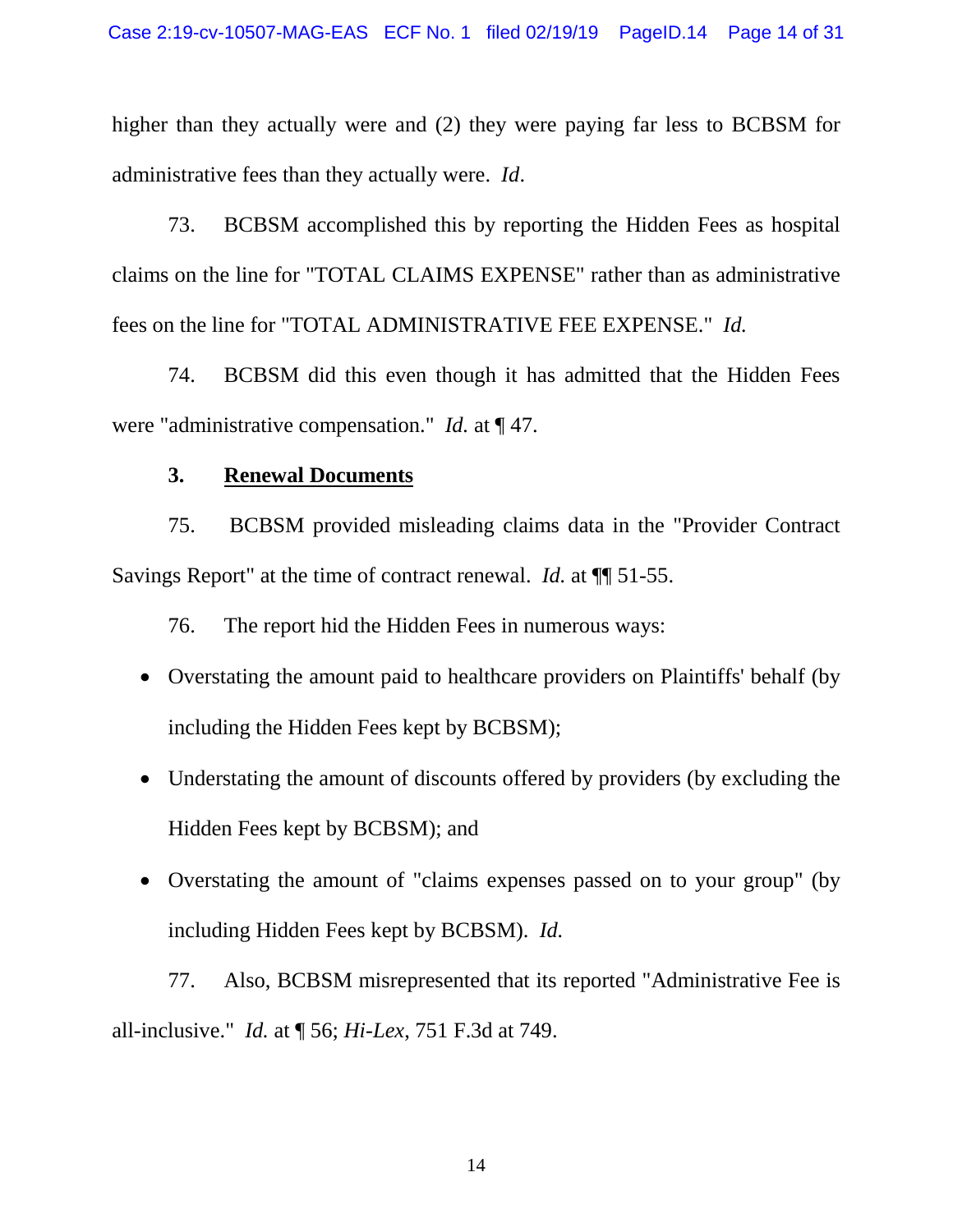78. The amount BCBSM reported as the Administrative Fee did not include the Hidden Fees, which were additional (hidden) administrative compensation. *Hi-Lex* FFCL, at ¶ 57.

#### **4. Annual Settlements**

79. Each year, BCBSM sent Plaintiffs an annual settlement.

80. This report included a section titled "Administrative Fee Settlement"; however, BCBSM did not include the Hidden Fees in that section. *Hi-Lex* FFCL, at ¶ 62.

81. Instead, BCBSM reported only the administrative fee that was reflected in each Schedule A. *Id.* at ¶ 60.

82. The annual settlement also reported "Actual Claims Paid by BCBSM." *Id.* at ¶ 61-62.

83. Despite the use of the terms "actual" and "paid," the actual claims amount was increased to include the Hidden Fees kept by BCBSM. *Id.* at ¶¶ 61- 65.

84. BCBSM knew this was false and misleading because the Hidden Fees were administrative compensation kept by BCBSM, not benefit claims paid to a healthcare provider. *Id.* at  $\P$  62.

85. Reading the statement, it would be impossible for a BCBSM customer to determine whether Hidden Fees were charged, or in what amount. *Id.* at ¶ 64.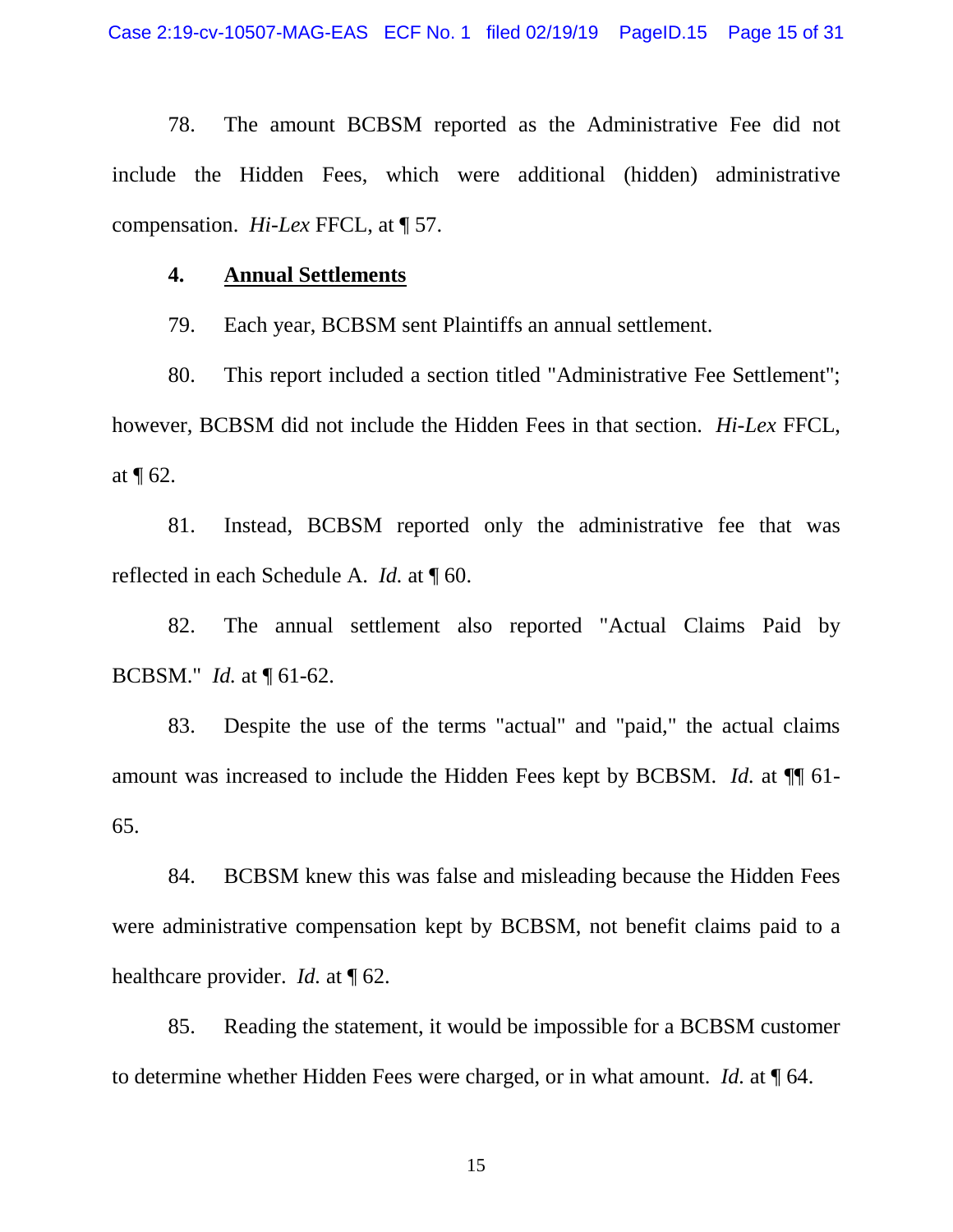86. An underwriter for BCBSM admitted that, through this practice, BCBSM "would be overstating [the] true cost of [a] claim." *Id.* at ¶ 63.

#### **G. 2004-2007: BCBSM Debated Whether to Disclose the Hidden Fees**

87. Starting around 2004, BCBSM executives raised concerns about the lack of disclosure surrounding the Hidden Fees, leading to an internal debate. *Id.*  at ¶ 120.

88. A snapshot of this debate was captured in a 2004 email between BCBSM employees: "If we want to counter that perception [that we hide fees] and retain our credibility, we must be willing to disclose all our fees and stand behind them." *Id.* at ¶ 122.

89. The BCBSM new-business sales staff opposed disclosure because, by revealing its true compensation to customers, the resulting administrative fees would be too high and BCBSM could not compete. *Id.* at ¶ 123.

90. BCBSM's true intentions are shown by the evolution of a proposed renewal exhibit that starts with a numeric disclosure of the Hidden Fees and is watered down over time to the point where all line items for Hidden Fees and any monetary reference are removed. *Id.* at  $\P$  125.

91. BCBSM senior underwriter Ken Krisan was responsible for coming up with a strategy for "disclosing" the Hidden Fees without customers actually noticing. *Id.* at ¶ 126.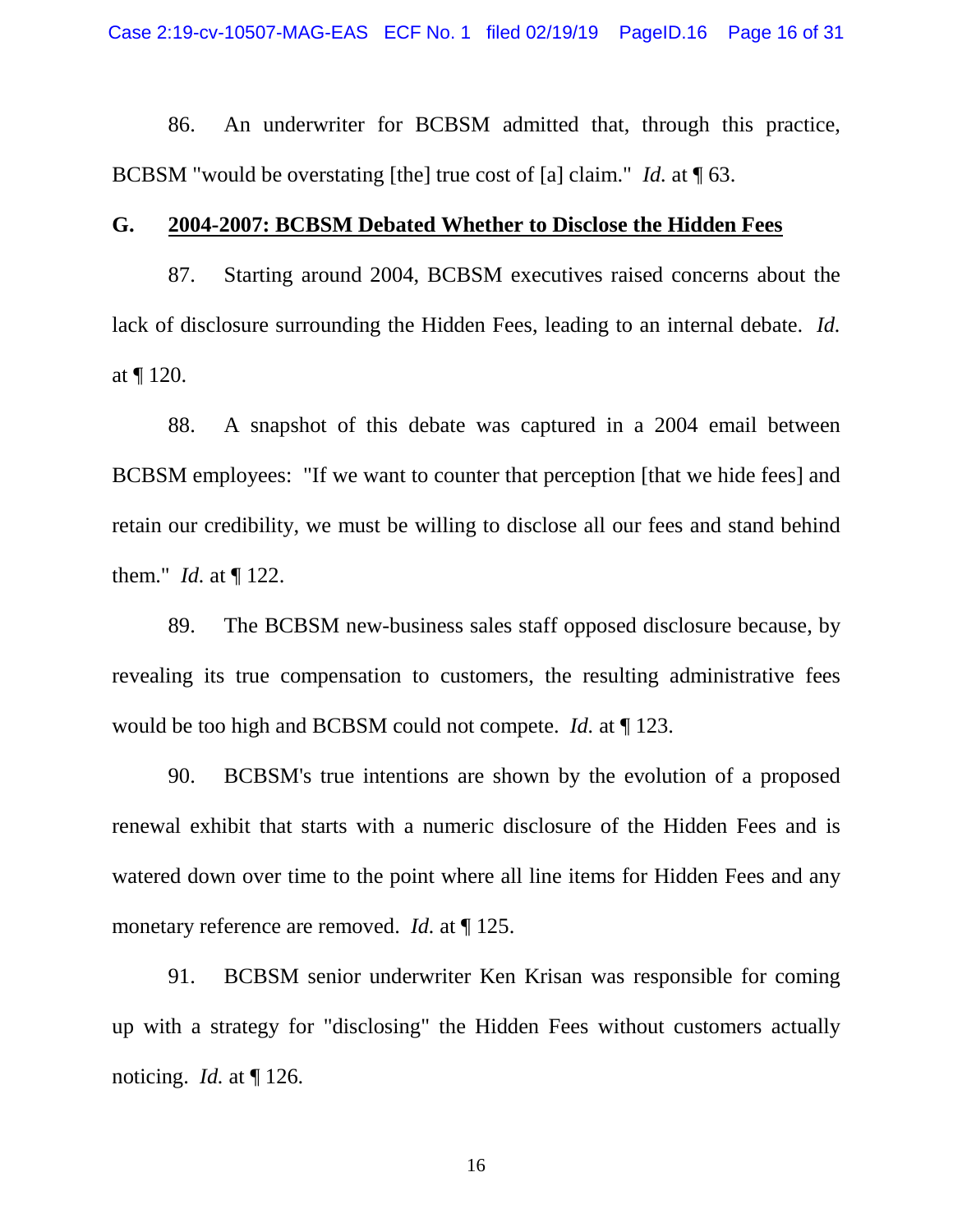92. His own emails confirm that actual disclosure of the Hidden Fees was not BCBSM's intent:

- "I think there is a need [to] *downplay* this [Hidden Fees] with respect to the outside world … [corporate communications] may be helpful in developing some internal training materials or job aids that puts the proper 'spin' on what we want to say." *Id.* at  $\P$  126 (emphasis in FFCL).
- "We want to keep this a little on the *understated* side so we don't want to include this in any mass communications. *In many cases this is not going to [be] good news*." *Id.* at ¶ 126 (emphasis in FFCL).
- "[B]ecause we want to *downplay* the release of this information, it was decided that Agents and Customers should not receive any written materials." *Id.* at ¶ 126 (emphasis in FFCL).
- "The [Hidden] Fee portion of the discussion is intended to be *downplayed* to the customer. … There is no plan to provide anything to customers or agents on this topic." *Id.* at ¶ 126 (emphasis in FFCL).
- "We want to stay away from identifying what is in the fee." *Id.* at ¶ 126.

# **H. BCBSM Investigation Showed That ASC Customers Did Not Know About the Hidden Fees**

93. In 2007, BCBSM internally investigated whether any customers knew they were paying Hidden Fees. *Id.* at ¶¶ 133-35.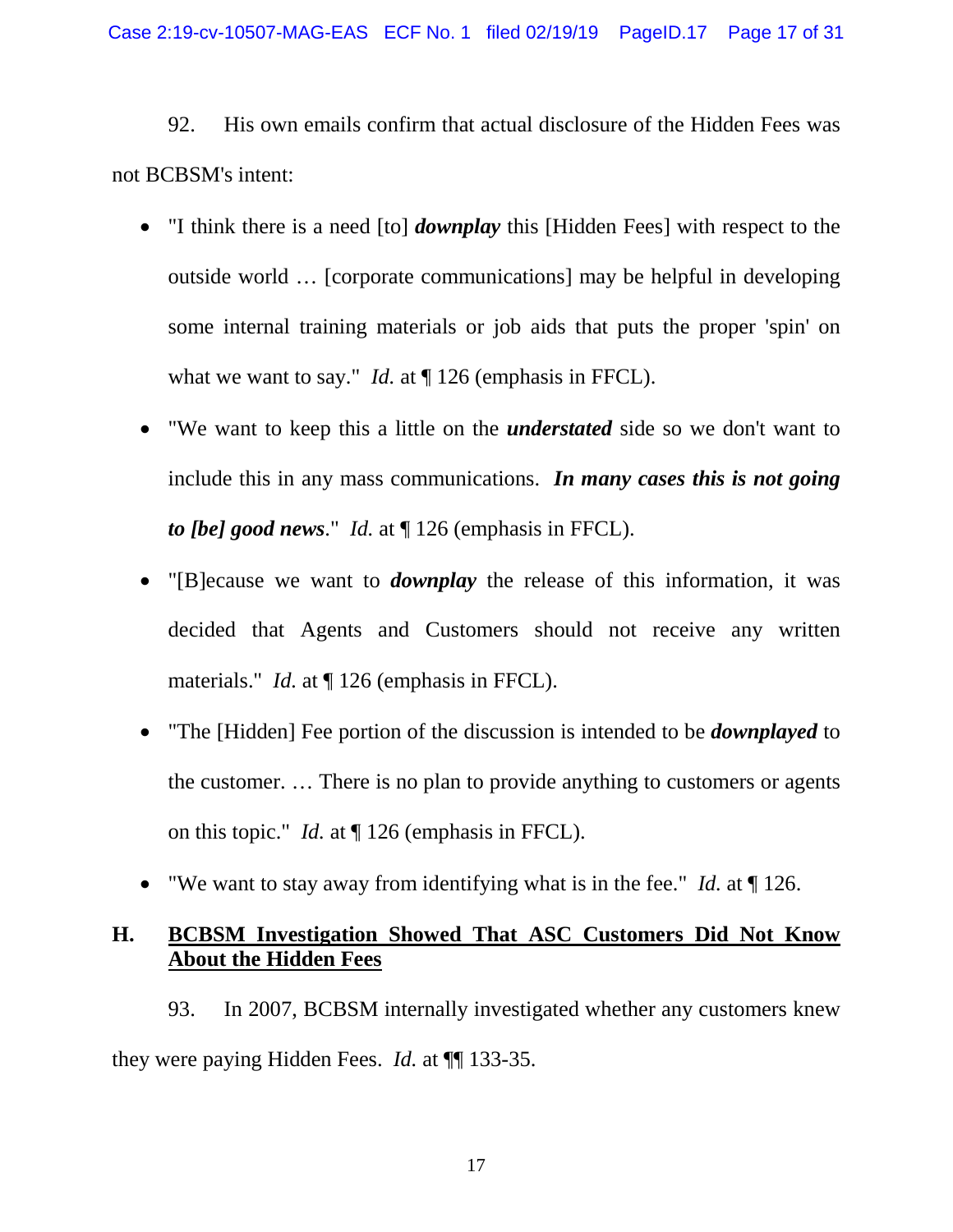94. The results were startling. BCBSM's own employees reported that a staggering 83% of self-insured ASC customers with January renewals did not know about the fees. *See id*; *Hi-Lex,* 751 F.3d at 750.

95. The results of BCBSM's formal investigation were consistent with anecdotal accounts from BCBSM employees:

- Ken Krisan, Director of Middle Group Underwriting: "The [Value of Blue] report will identify the [Hidden] Fee which for most groups is something new." *Id.* at ¶ 136.
- Kenneth Bluhm, Director of Financial Accounting: "[N]ot all ASC groups are aware of BCBSM's [Hidden Fees]." *Id.* at ¶ 136.
- James Bobak, Manager of Large Group Underwriting: "I know many of the smaller [groups] aren't aware [of hidden fees]." *Id.* at ¶ 136.
- Christine Farah, Vice President of Sales: "I agree that there is overwhelming confusion on [hidden] fees internally (and externally)." *Id.* at ¶ 136.
- Ken Krisan: "[I]t is not certain [some accounts] were aware of the [hidden] fees when entering into the arrangement." *Id.* at ¶ 136.

96. Plaintiffs now believe that BCBSM charged them Hidden Fees since at least 1994. In fact, Plaintiffs have obtained a letter written by BCBSM wherein BCBSM admitted that the Hidden Fees "have been in place for Local ASC groups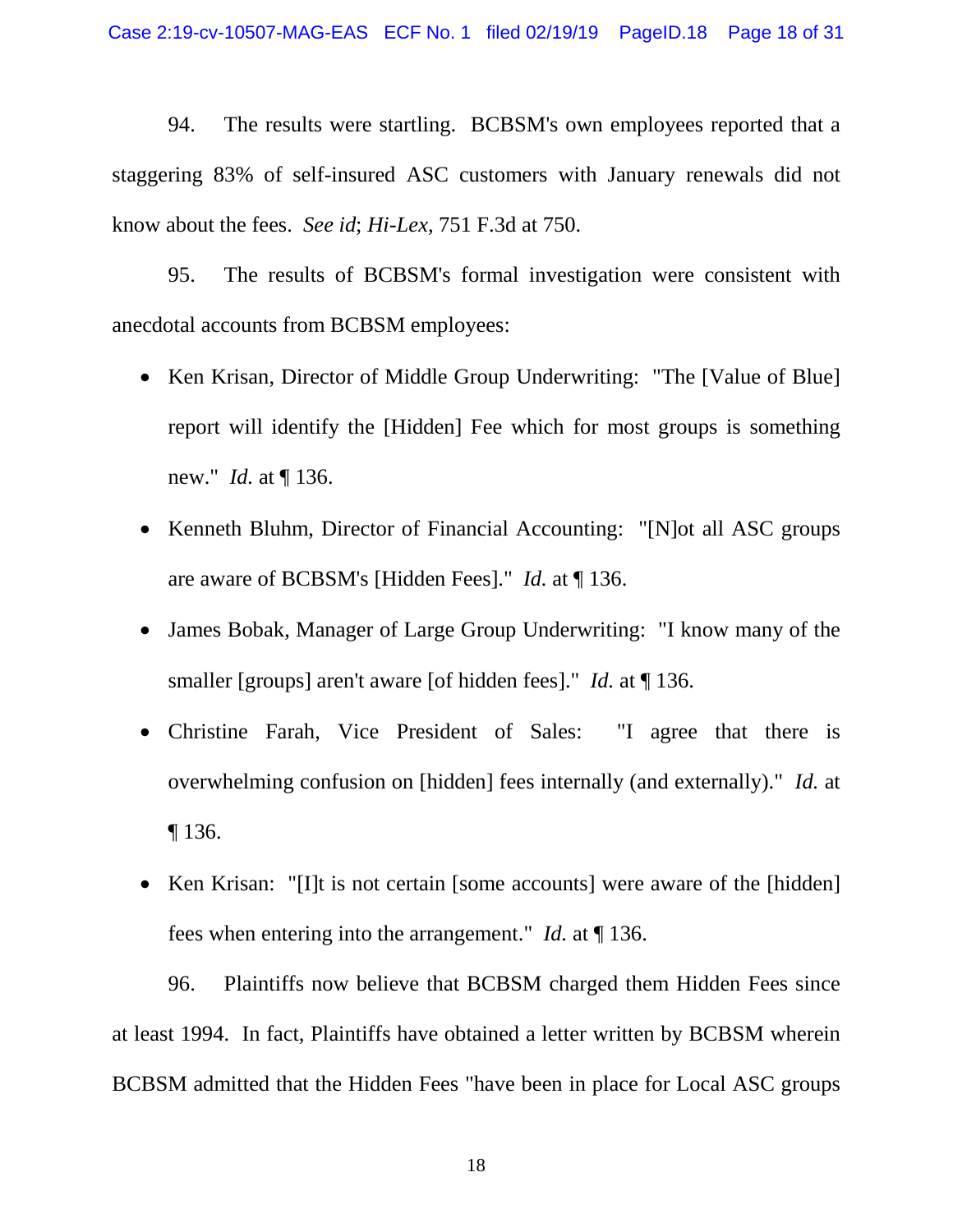since 1994." *See* **Exhibit 2**. To the extent BCBSM charged Plaintiffs Hidden Fees prior to this time, Plaintiffs also seek recovery related to those prior years.

# **I. BCBSM Violated the ASC and Schedule A's by Charging the Hidden Fees.**

97. Plaintiffs never agreed to pay the Hidden Fees, and the purported disclosures in the contract documents were false and misleading. *Hi-Lex*, 751 F.3d at 748.

# **1. The Schedule A's Are Misleading**

98. BCBSM previously argued that it was allowed to assess the Hidden Fees because of an amorphous "disclosure" included in some Schedule A's. For the year 2005, for example, the so-called "disclosure" read:

Your hospital claims cost reflects certain charges for provider network access, contingency, and other subsidies as appropriate.

99. This sentence is false and misleading, and did not disclose the Hidden Fees (*Hi-Lex* 751 F.3d at 748):

• The first page of that Schedule A has a heading entitled "Administrative" Charge." It was under this heading that BCBSM's administrative compensation was to be disclosed. Plaintiffs expected all fees paid to BCBSM to be included in this section of the Schedule A. The Hidden Fees were "administrative compensation" and were not noted. *Hi-Lex* FFCL, at ¶ 140; *Hi-Lex*, 751 F.3d at 747.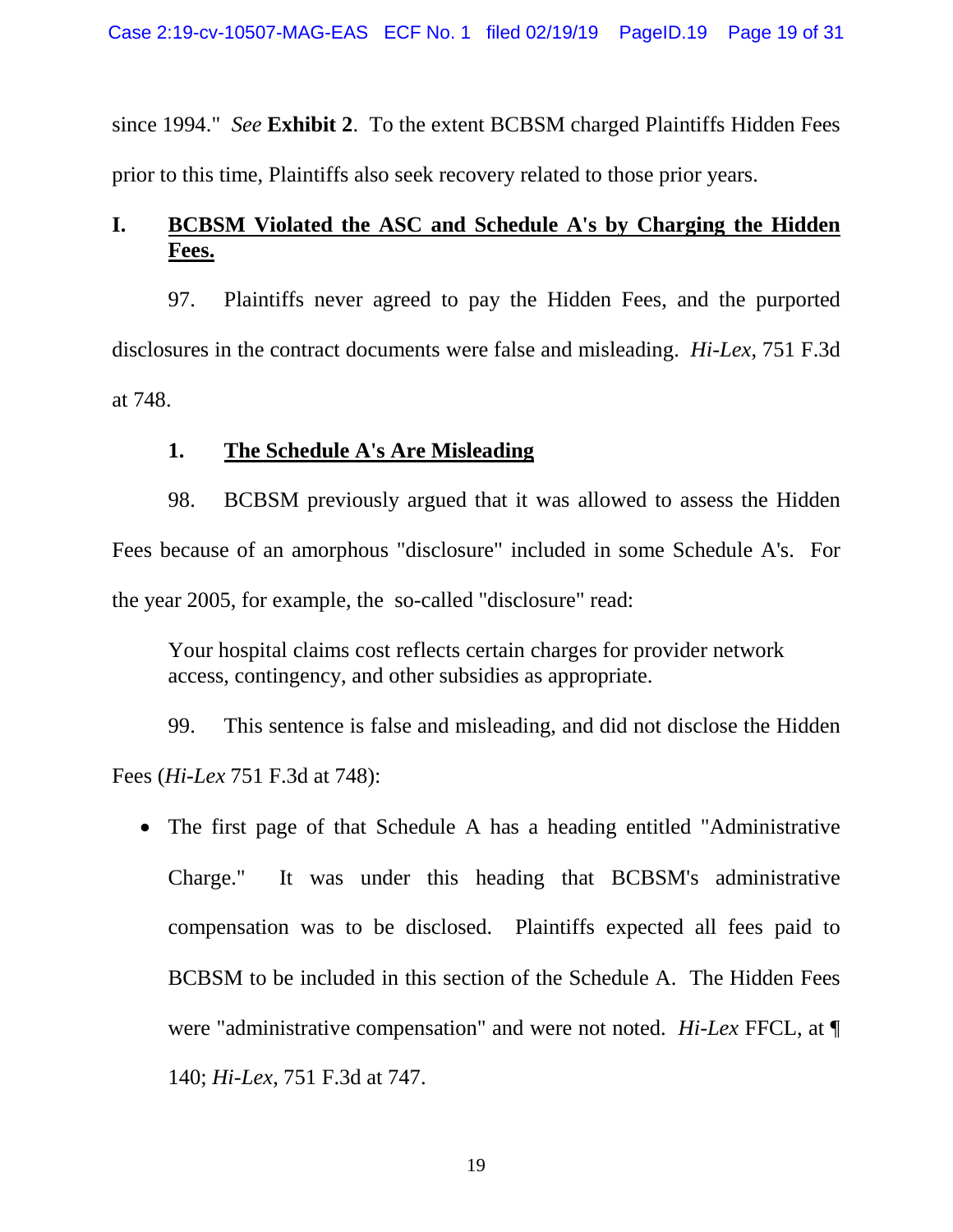• The sentence omits the critical fact – that Plaintiffs would be paying these fees as additional administrative compensation to BCBSM. *Id.* Just the opposite, the language stated that the identified items would be "reflected" in the "hospital claims cost." "Hospital claims cost" is the cost paid *to* hospitals for services rendered. Thus, the "disclosure" represented that the amounts "ordered by the Insurance Commissioner" would be *paid to* the hospitals. In reality, the fees were *not* included in the claims paid to the hospitals – they were additional administrative compensation *retained by BCBSM*. *Hi-Lex* FFCL, at ¶ 140.

100. BCBSM itself recognized that its contracts were confusing and that its "customers probably don't completely understand the Access Fees." *Id.* at ¶ 141.

### **2. The ASC Was Misleading**

101. BCBSM also previously argued that the ASC disclosed the Hidden Fees, but the Court of Appeals concluded that this cited language was "opaque and misleading" (*Hi-Lex*, 751 F.3d at 748):

The Provider Network Fee, contingency, and any cost transfer subsidies or surcharges ordered by the State Insurance Commissioner as authorized pursuant to 1980 P.A. 350 will be reflected in the hospital claims cost contained in Amounts Billed.

102. The placement of this language was carefully chosen by BCBSM. The ASC contains a heading called "Financial Responsibilities," under which it says the customer will "pay BCBSM the total of the following amounts…." The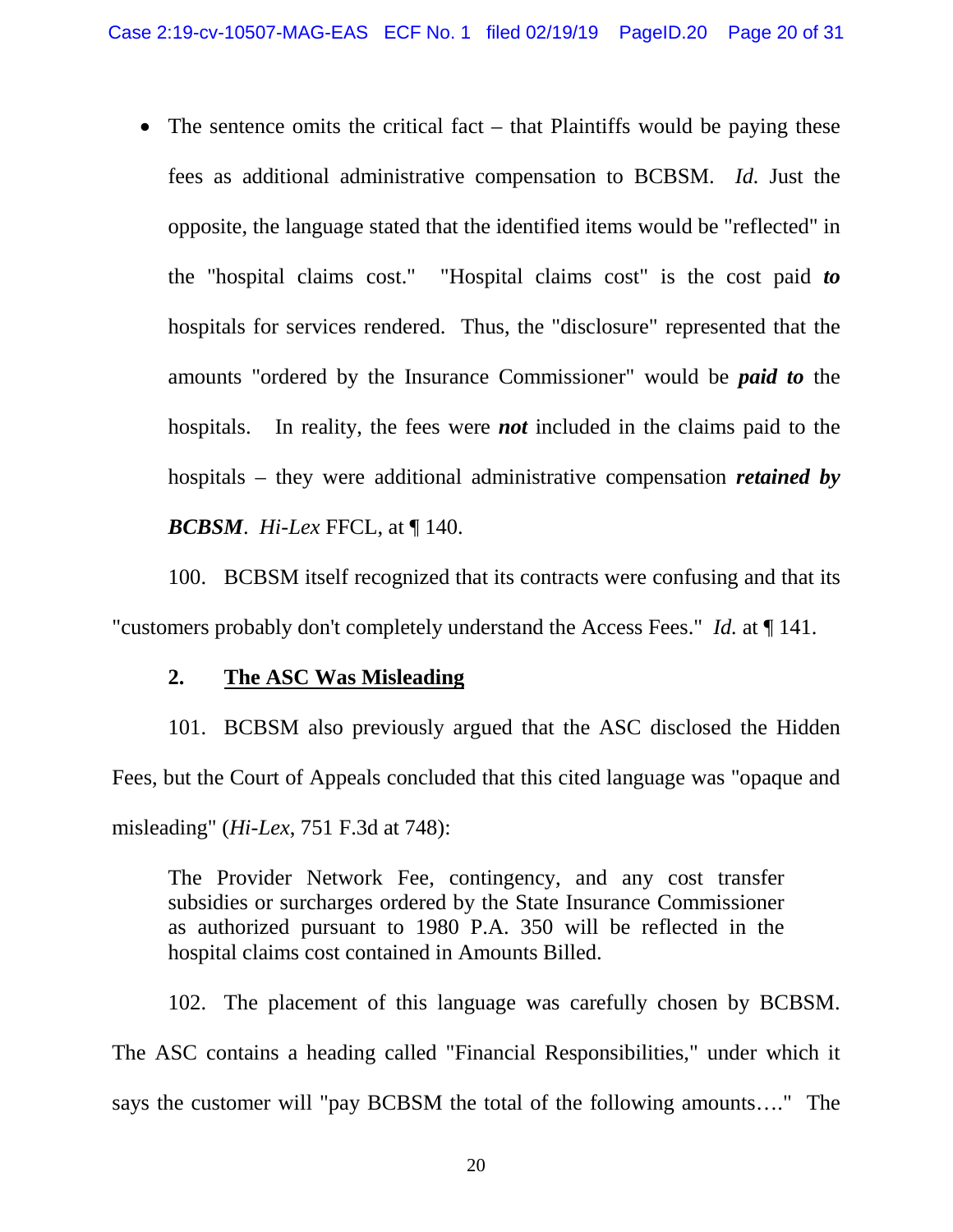"following amounts" are then identified in a *numbered list* of specific obligations (*e.g*., administrative fees, late fees, and interest).

103. *Not one of the nine enumerated obligations includes Plaintiffs paying Hidden Fees*. *Hi-Lex* FFCL, at ¶ 143.

104. By not including Hidden Fees in the enumerated list of financial obligations of the customer, BCBSM effectively represented that the Hidden Fees were NOT something to be paid by the customer to BCBSM. *Id.*

105. Next, the "disclosure" represented the fees as "ordered by the State Insurance Commissioner." *Id.* at ¶ 144; *Hi-Lex*, 751 F.3d at 748.

106. This was a misrepresentation in three respects: (1) it is untrue; the Insurance Commissioner never ordered any BCBSM customers to pay these fees, nor would the Insurance Commissioner have had that authority in the first place (*Hi-Lex,* 751 F.3d at 748 ); (2) by characterizing the fees as something "ordered" by state government, BCBSM represented that these were NOT any kind of compensation for it, but rather some kind of fee imposed by the State, although, these Hidden Fees were kept by BCBSM as additional administrative compensation; and (3) BCBSM disavowed any claim that it was ordered to collect the OTG subsidy from Plaintiffs in a brief to the Sixth Circuit. *Hi-Lex* FFCL, at ¶ 144.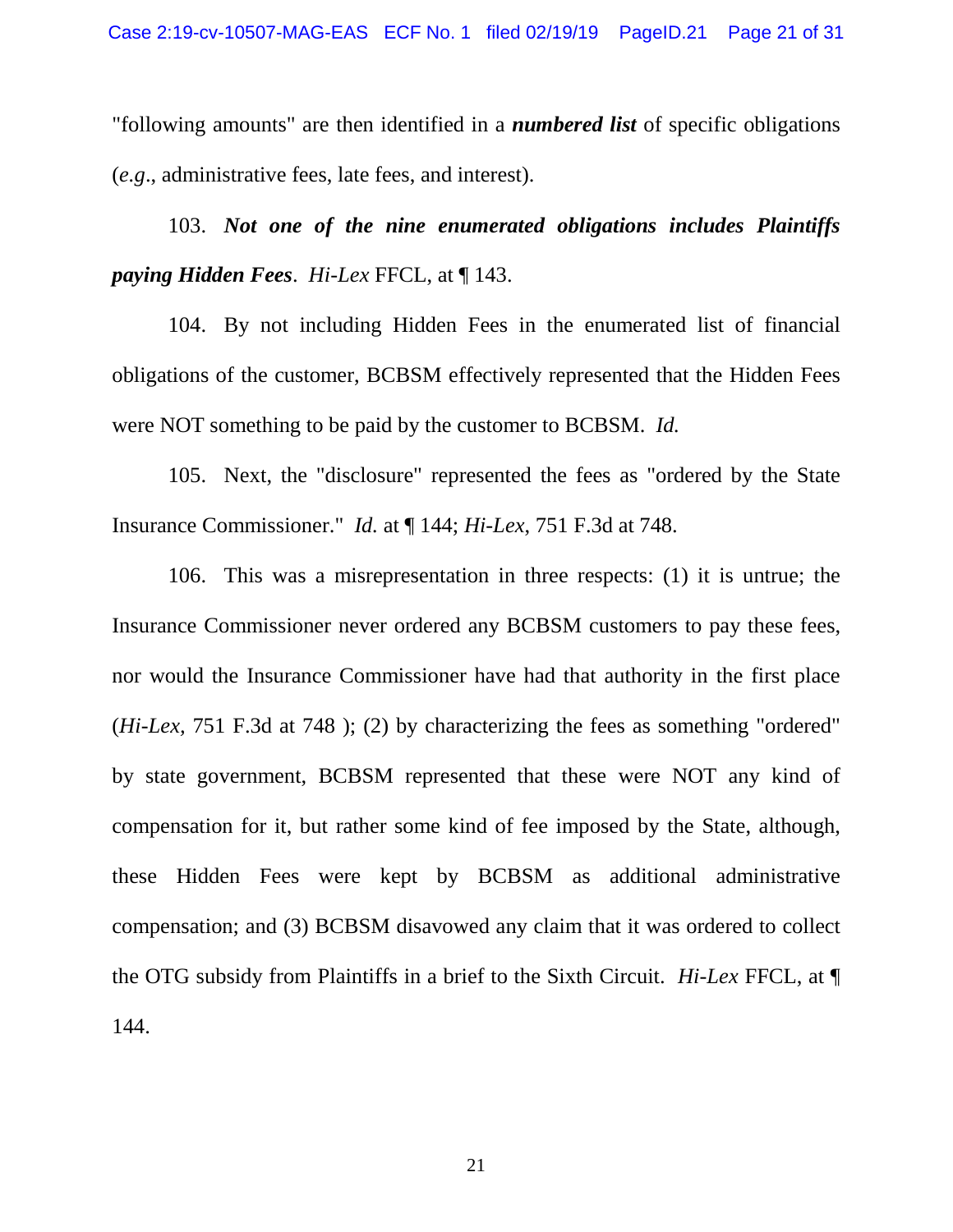107. This language also refers to "Amounts Billed." "Amounts Billed" is defined as "the amount the Group owes in accordance with BCBSM's standard operating procedures *for payment of Enrollees' claims*." *Id.* at ¶ 145.

108. The definition of "Amounts Billed" does not include fees paid to BCBSM. *Id.*; *Hi-Lex*, 751 F.3d at 748.

109. Additionally, the ASC, at Art. IV, B1 "Scheduled Payments," identifies seven payments to be made pursuant to the Schedule A. None of the seven include the Hidden Fees. Further, by itemizing payments "listed in Schedule A," BCBSM represented that there were no other payments, and consequently, Plaintiffs would not have understood the subject language in the Schedule A to be referring to more fees. *Hi-Lex* FFCL, at ¶ 146.

110. Further, even to the extent that the contract documents provide some hint about additional fees, those documents describe only what *might* happen in the future. *Hi-Lex*, 751 F.3d at 748.

111. Every year, however, Plaintiffs received DOL 5500 certification sheets from BCBSM which purported to show the administrative compensation that BCBSM was *actually* receiving. *Id.* The 5500 Forms, though, falsely indicated that BCBSM was not retaining any administrative compensation beyond that clearly delineated in the ASC and Schedule As. *Id*.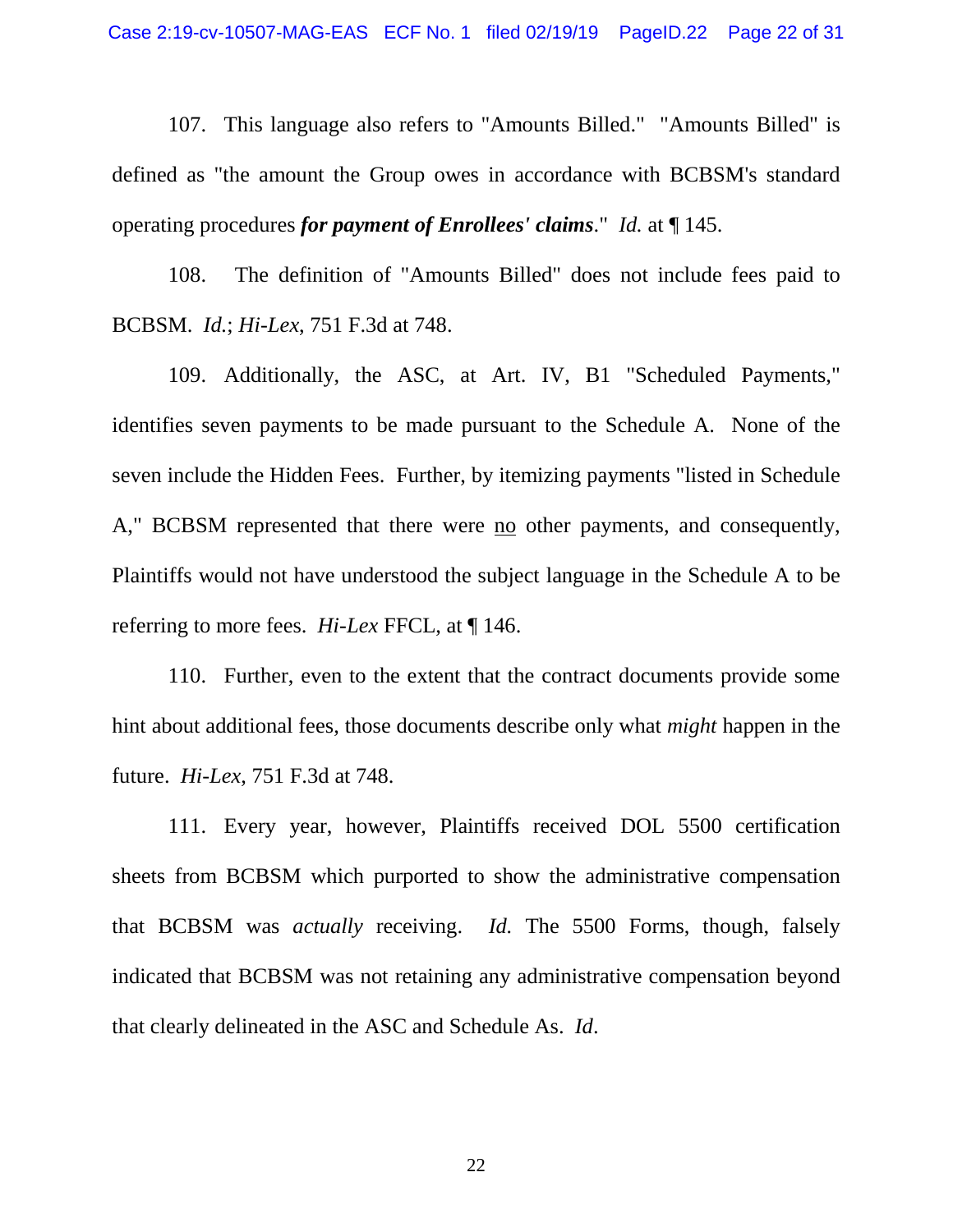112. BCBSM's strategy of secrecy worked as planned and Plaintiffs were unaware that they had been charged Hidden Fees since the beginning of the ASC arrangement.

113. Plaintiffs were not on actual or constructive notice that BCBSM was charging the Hidden Fees, despite the exercise of reasonable diligence on their part.

114. Moreover, the Sixth Circuit already has held that a similarly situated, hypothetically diligent plaintiff would not have discovered BCBSM's Hidden Fees scheme. *Hi-Lex*, 751 F.3d at 749-50.

115. In fact, "BCBSM committed fraud by knowingly misrepresenting and omitting information about the [Hidden] Fees in contract documents. *Id.* at 748.

# **J. BCBSM Engages in a Similar Illegal Scheme by Overstating Physician/Professional Claims**

116. An extensive factual record of BCBSM's wrong doing with regard to illegal mark-ups of hospital claims has been developed in the *Hi-Lex* case.

117. During the *Hi-Lex* litigation, Plaintiffs learned of another illegal scheme: BCBSM intentionally overstated physician/professional claims as part of a program known as the Physicians Group Incentive Program ("PGIP").

118. Under the PGIP, BCBSM added a fee, internally called "Physician Incentive," to the amount charged by a professional, resulting in an increased charge to Plaintiffs. These additional fees were not reported to Plaintiffs at all.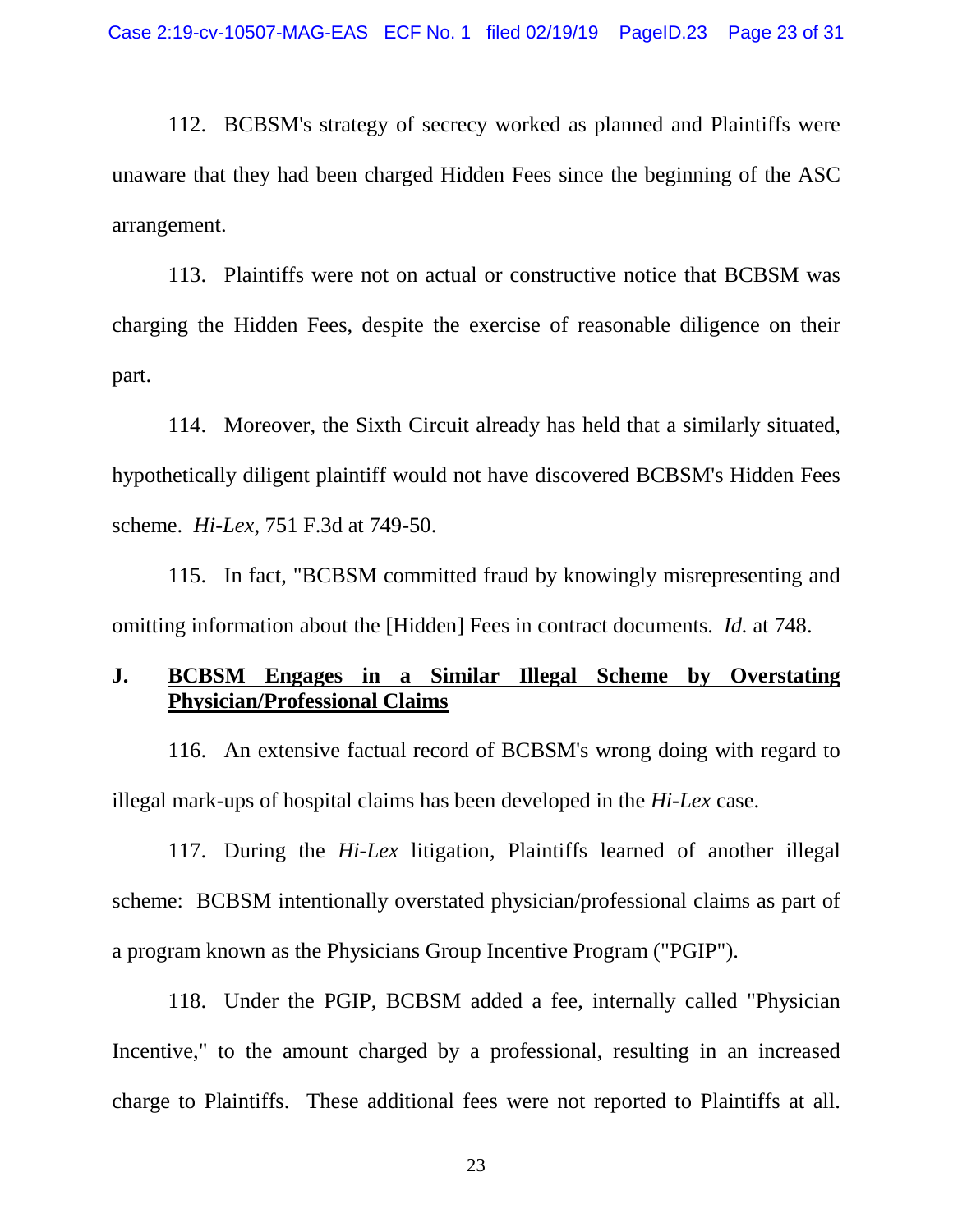Rather, they were secretly buried within the amounts reported as professional claims expense.

119. BCBSM required Plaintiffs to pay for PGIP by unilaterally increasing the amount that BCBSM agreed to pay physicians for their services (i.e., fee updates to the fee schedule).

120. BCBSM had previously made yearly increases to the fee schedule, but PGIP caused the increases to be greater than they would have been had PGIP not been implemented. For example, in a BCBSM document released to physicians in June 2004, BCBSM informed physicians that "Beginning July 1, 2004, physicians will receive an average 2 percent increase in the BCBSM maximum payments for most procedures. Also, **an** *additional* **0.5 percent increase will be used to fund the [PGIP]."** (emphasis added). Clearly the "additional 0.5 percent" would not have been paid by Plaintiff if PGIP did not exist.

121. Similarly, an internal BCBSM memo demonstrated that the PGIP caused Plaintiffs to pay an *additional* amount by comparing the previously-normal fee update with the new fee update: "Approved amount with fee update is \$100. Approved amount with the added incentive is \$100.50." Again, this internal memo clarifies that Plaintiffs paid more because of PGIP; otherwise they would have just paid, for example, \$100, not \$100.50.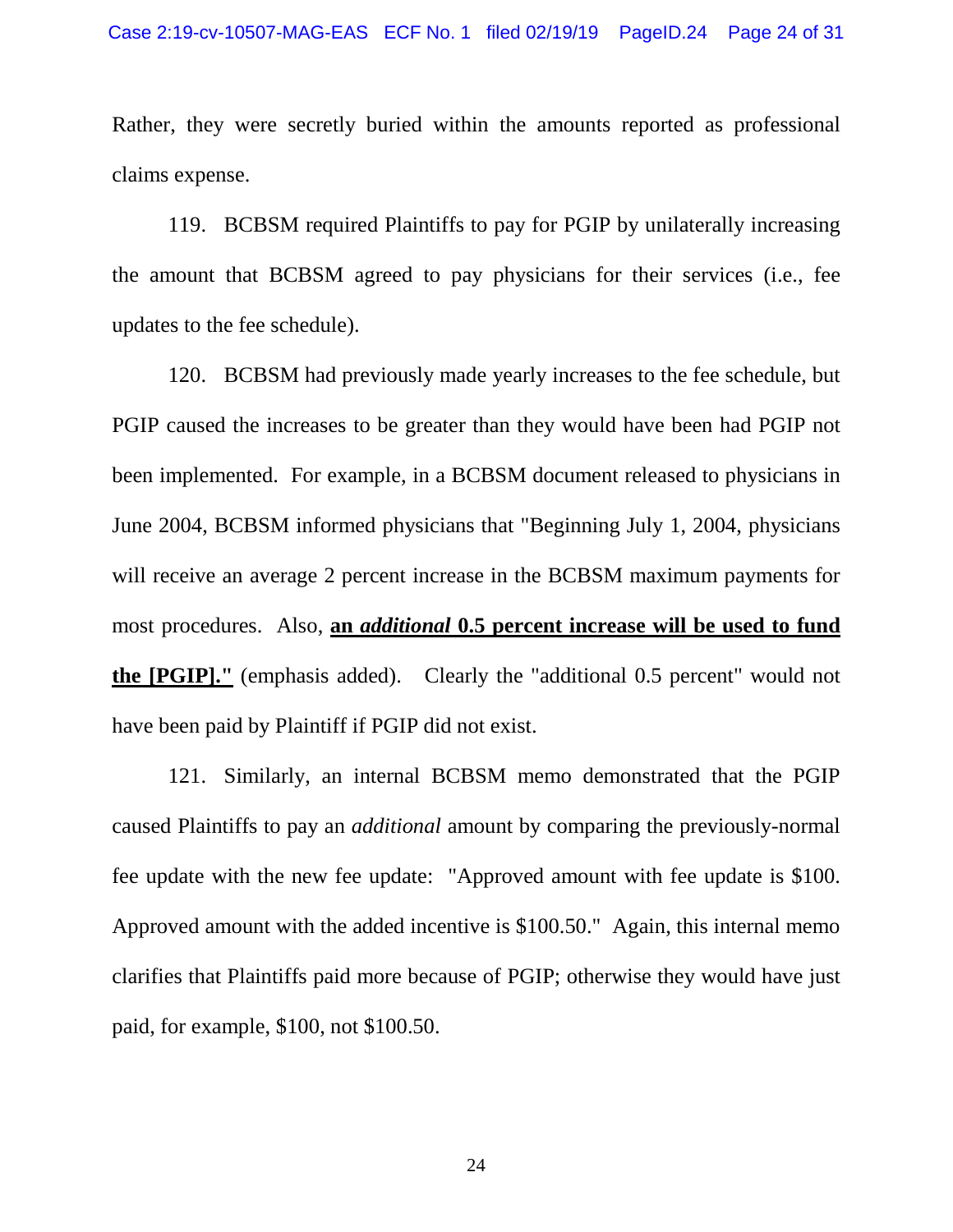122. Plaintiffs were financially liable for the additional PGIP amounts. In fact, BCBSM manipulated its accounting system so that the additional amount for PGIP came directly from Plaintiffs' claims.

123. In other words, BCBSM took portions of Plaintiffs' ERISA Plan Assets that were supposed to be used to pay the professionals that provided services to covered beneficiaries, and instead BCBSM used those funds for its own benefit and at its own discretion.

124. The amounts collected as PGIP payments were not paid to professionals that provided services to Plaintiffs, and BCBSM has not otherwise explained how it used those payments.

125. The PGIP was directly contrary to the parties' self-funded arrangement, under which Plaintiffs were to pay the actual amount of healthcare claims incurred under the Plan, plus an administrative fee to BCBSM to compensate it for its administrative services. To the extent BCBSM had physician incentives, or other programs, those were provided by BCBSM in exchange for the administrative fee. Those were not costs to be separately (and certainly not secretly) recovered from Plaintiffs.

126. The PGIP was not disclosed in the ASC, nor in Plaintiffs' Schedule A's.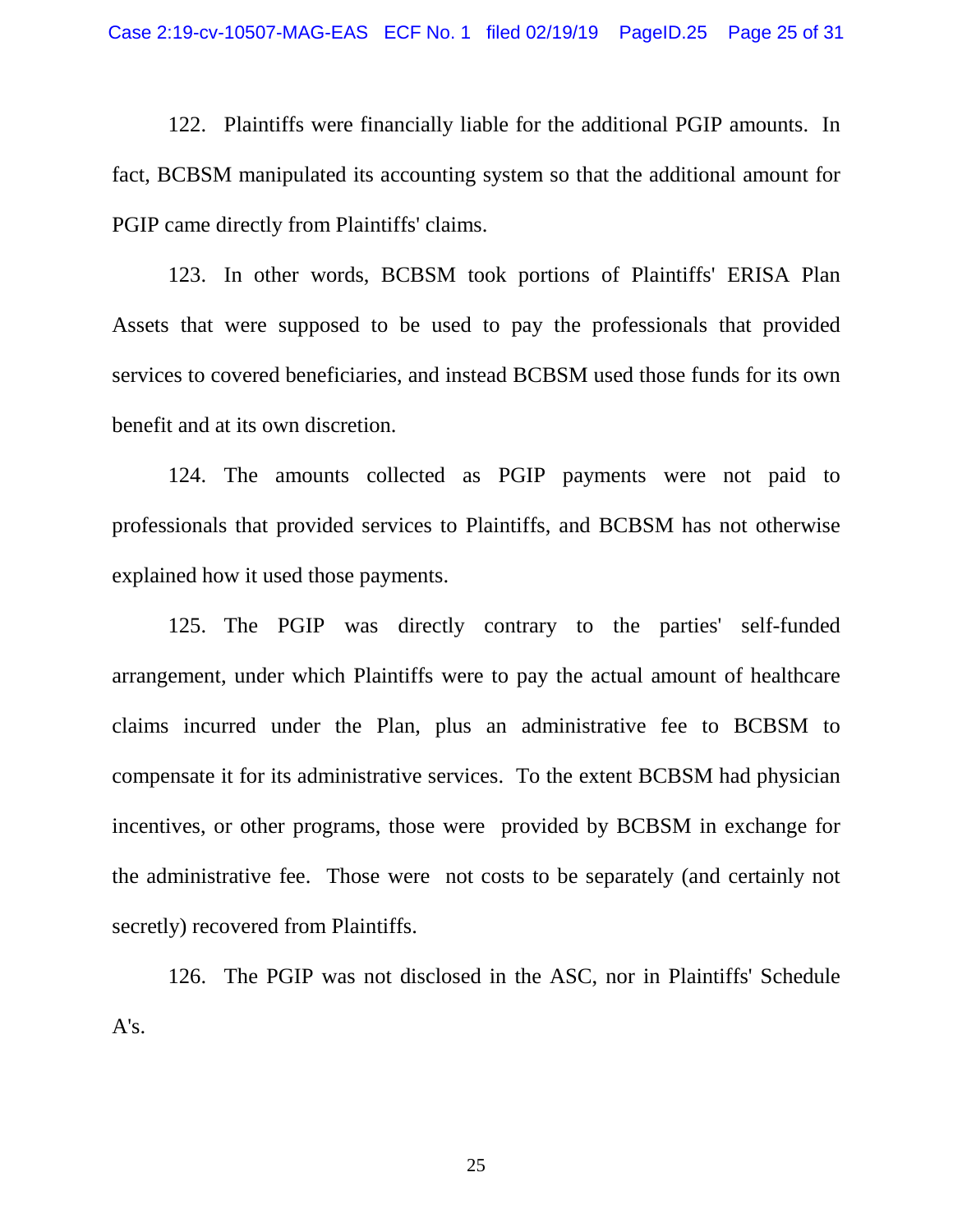127. When confronted with these allegations, BCBSM responded that it was allowed to assess the PGIP because of an amorphous "disclosure" included in some Schedule A's. For the year 2007, the so-called "disclosure" read:

The Group acknowledges that BCBSM or a Blue Cross and Blue Shield Plan may have compensation arrangements with providers in which the provider is subject to performance or risk-based compensation, including but not limited to withholds, bonuses, incentive payments, provider credits and member management fees. Often the compensation amount is determined after the medical services has been performed and after the Group has been invoiced.

This "disclosure" said nothing about BCBSM retaining a portion of Plaintiffs' ERISA Plan Assets in an amount unilaterally determined by it, and then paying out those monies (if at all) to professionals unilaterally determined as deserving by BCBSM. Instead, it referred to "BCBSM" having compensation arrangements with providers, which at best suggests that BCBSM would be compensating the providers out of its own pocket.

128. Further, nothing in the alleged disclosures explained how much the PGIP would be or how it would be calculated.

129. Likewise, nothing in the Schedule A's indicated that Plaintiffs agreed to pay the PGIP. In fact, BCBSM's charging of the PGIP was inconsistent with the ASC, which specifically identified Chippewa Luce's payment obligations, none of which included paying the PGIP.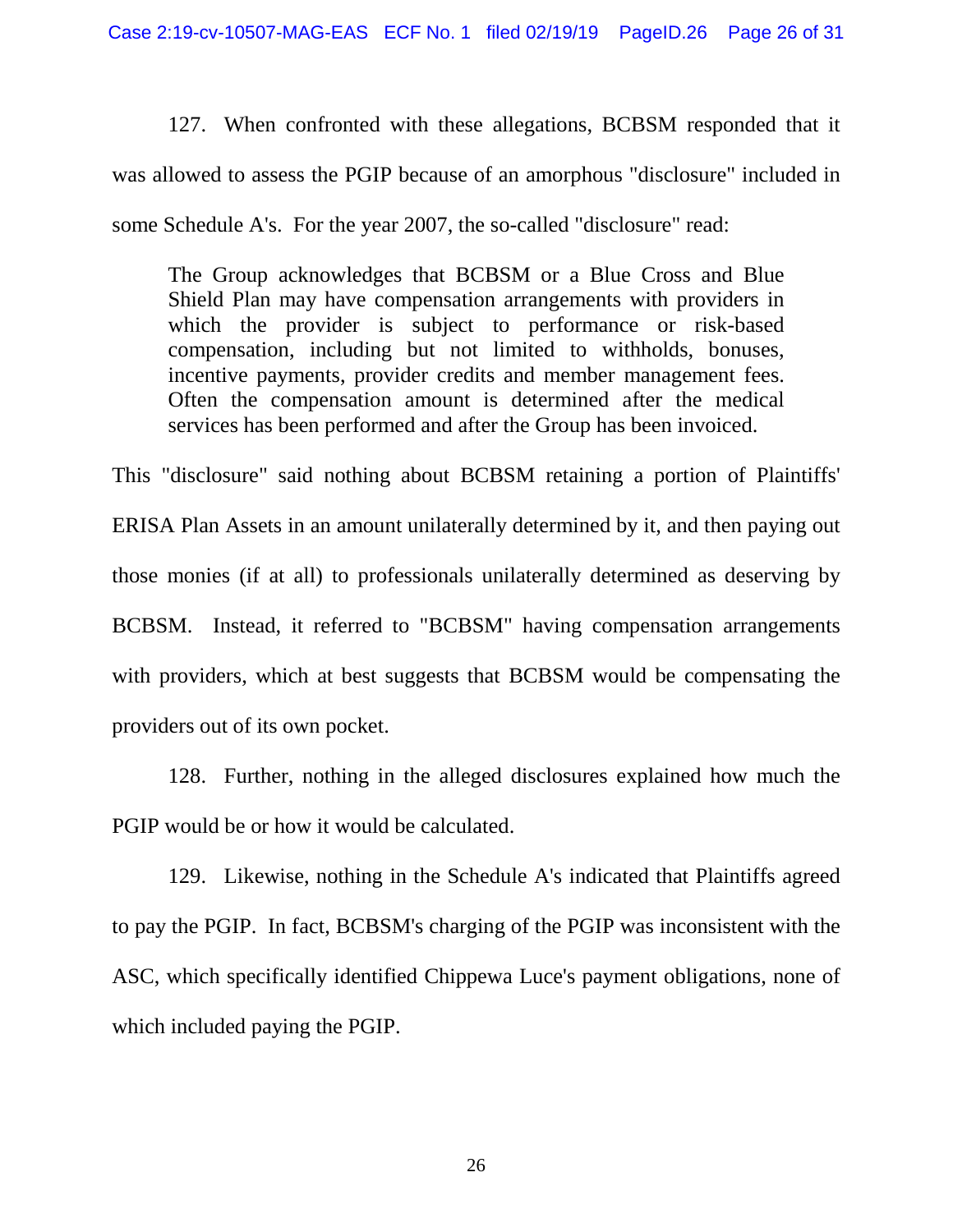130. The so-called "disclosures" of the PGIP were, at best, ambiguous and misleading, and like the Hidden Fees disclosures, were similarly "opaque."

131. In fact, it is clear that the PGIP scheme is nearly identical to the Hidden Fees scheme. And like the Hidden Fees scheme, the PGIP scheme violates ERISA because, among other things, BCBSM unilaterally determined the PGIP payments, secretly took these payments from Plaintiffs, and then mis-reported its use of Plan Assets.

132. Further, to the extent BCBSM used Plaintiffs' Plan Assets to its benefit, that also constitutes illegal self-dealing under ERISA.

133. Consequently, all of the above-described fees, charges, subsidies and surcharges, including the PGIP and Physician Incentive, are hereafter collectively referred to as "Hidden Fees."

## **COUNT I BREACH OF FIDUCIARY DUTY – ERISA**

134. Plaintiffs hereby incorporate by reference the allegations contained in the preceding paragraphs.

135. BCBSM was a fiduciary pursuant to 29 U.S.C. § 1002(21)(A) with respect to the Plan because (1) it exercised discretionary authority and control over management of the Plan; (2) it exercised authority and control over management and disposition of Plan Assets (*Hi-Lex* FFCL, at ¶ 182; *Hi-Lex*, 751 F.3d at 744-47;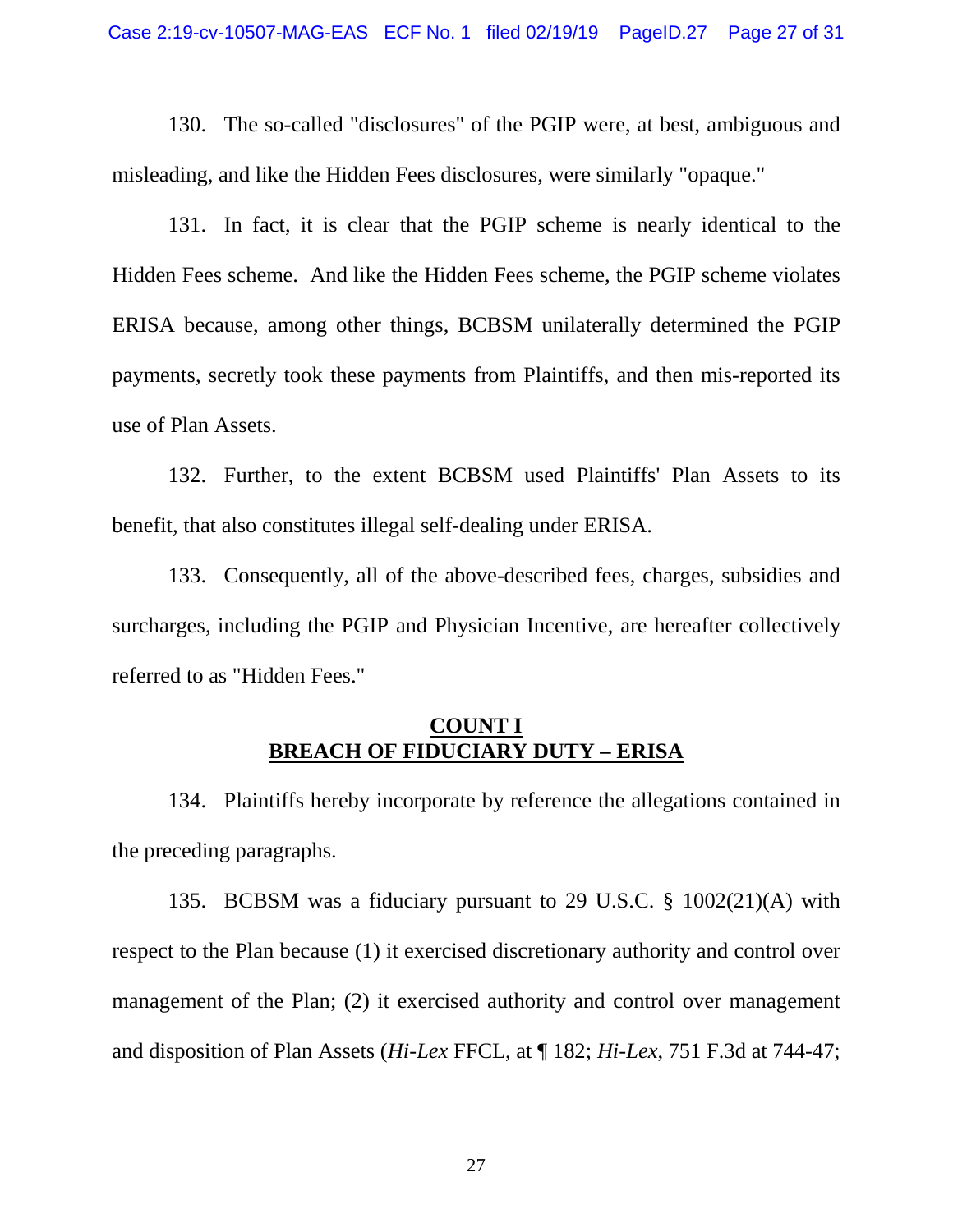or (3) it had discretionary authority and responsibility in the administration of the Plan.

136. Chippewa Luce is a fiduciary because it exercised discretionary authority and control over management of the Plan.

137. As a fiduciary, BCBSM was required to, among other things, discharge its duties solely in the interest of the employees and beneficiaries of the Plan, preserve Plan Assets, fully disclose its actions and any compensation it was taking for its services, avoid making false or misleading statements, and abide by any statutory obligations or restrictions imposed on it.

138. BCBSM breached its fiduciary duties by, among other things:

- (a) Charging the Hidden Fees;
- (b) Failing to disclose the Hidden Fees;
- (c) Submitting false and misleading quarterly settlement statements and annual summaries;
- (d) Submitting false and misleading Form 5500 reports; and
- (e) Otherwise engaging in a pattern of conduct designed to mislead, confuse, deceive and otherwise trick Plaintiffs into paying more for its services than Plaintiffs were obligated to pay.

139. BCBSM's breach of its fiduciary duty has proximately caused substantial damages to Plaintiffs.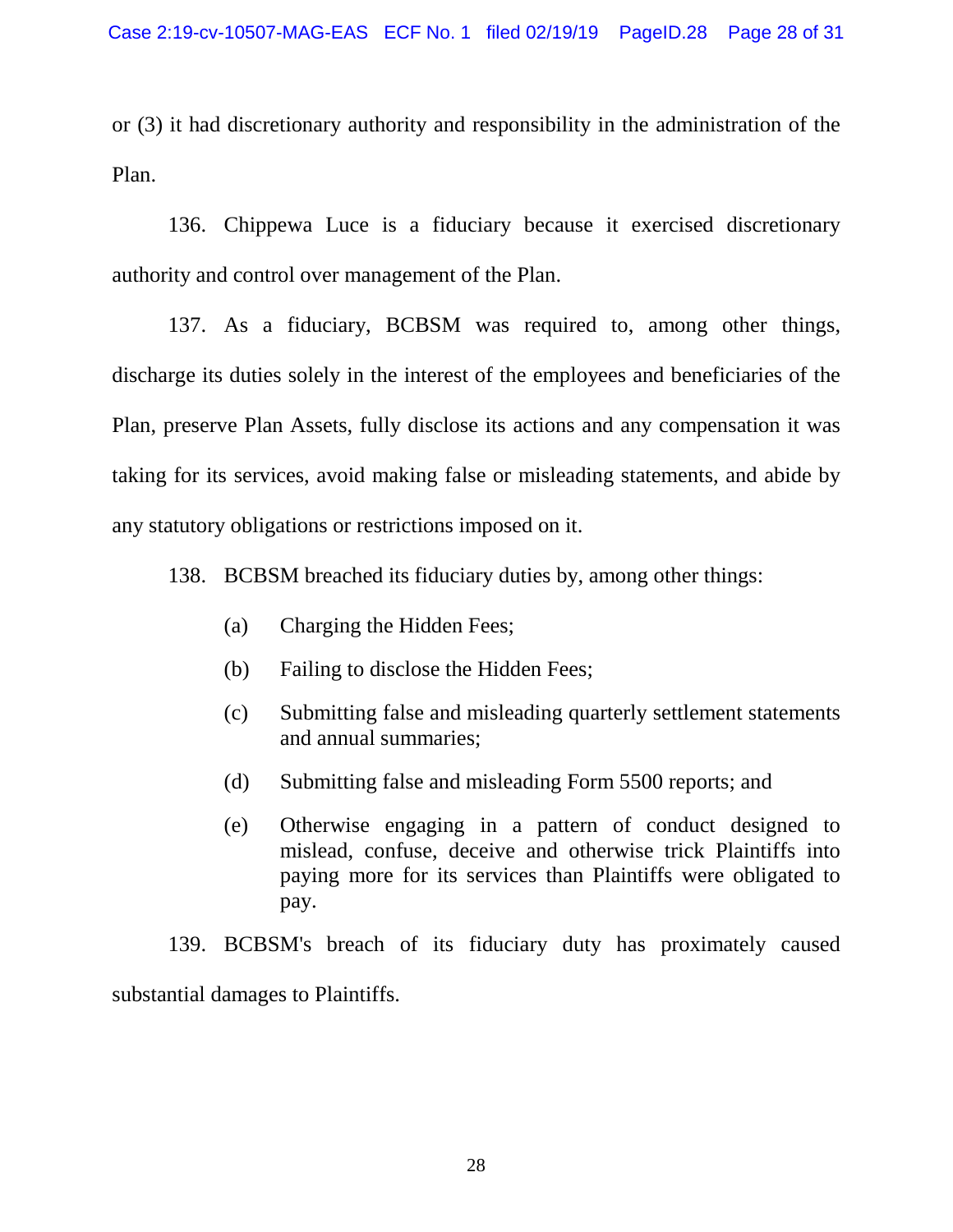140. BCBSM fraudulently concealed that it was charging the Hidden Fees, the amount of those fees, and that it was otherwise violating its legal obligations to Plaintiffs. *Hi-Lex* FFCL, at ¶¶ 233-49; *Hi-Lex*, 751 F.3d at 748-50.

141. Plaintiffs did not discover the full extent of BCBSM's wrongful conduct until learning of the pending Hidden Fees litigation.

#### **COUNT II PROHIBITED TRANSACTION UNDER ERISA**

142. Plaintiffs hereby incorporate by reference the allegations contained in the preceding paragraphs.

143. BCBSM is a fiduciary pursuant to 29 U.S.C. § 1002(21)(A) and a "party in interest" pursuant to 29 U.S.C. § 1002(14).

144. As a fiduciary and party in interest, BCBSM was prohibited from engaging in certain transactions as set forth in 29 U.S.C. § 1106.

145. BCBSM's conduct with respect to the Hidden Fees was a prohibited transaction because, among other things, (a) it constituted a transfer to, or use by or for the benefit of, BCBSM of Plan Assets, and (b) BCBSM dealt with Plan Assets in its own interest and for its own account. *See Hi-Lex* FFCL, at ¶ 201; *Hi-Lex,* 751 F.3d at 750-51.

146. BCBSM's violation of 29 U.S.C. § 1106 has proximately caused substantial damages to Plaintiffs.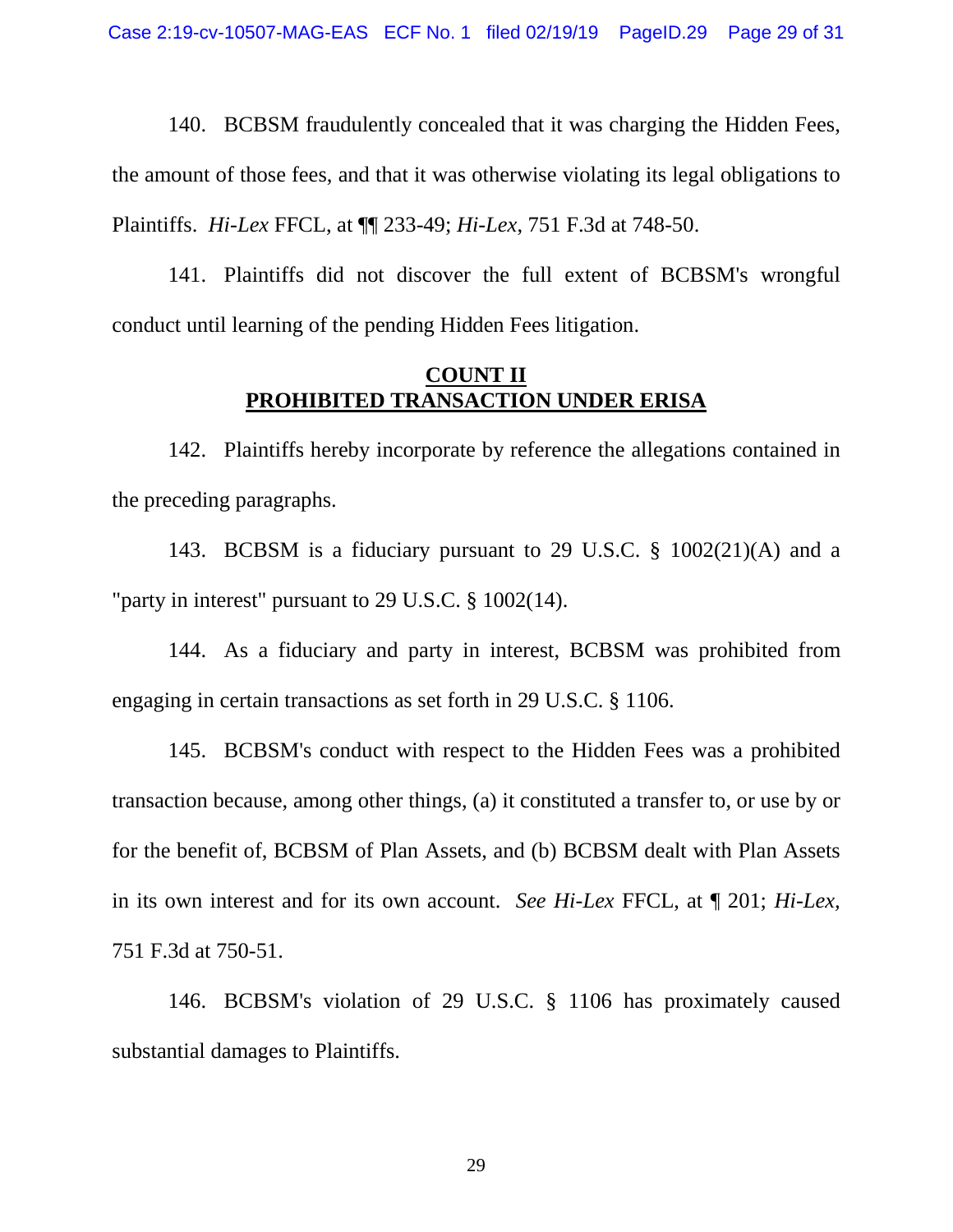147. BCBSM fraudulently concealed that it was charging the Hidden Fees, the amount of those fees, and that it was otherwise violating its legal obligations to Plaintiffs. *Hi-Lex* FFCL, at ¶¶ 233-49; *Hi-Lex*, 751 F.3d at 748-50.

148. Plaintiffs did not discover the full extent of BCBSM's wrongful conduct until learning of the pending Hidden Fees litigation.

## **PRAYER FOR RELIEF**

Plaintiffs respectfully request that the Court to enter judgment in their favor and against BCBSM as follows:

- A. Ordering BCBSM to provide a full and complete accounting of all Hidden Fees received by it from Plaintiffs;
- B. Declaring that BCBSM breached its fiduciary duty and otherwise violated federal law by (1) charging the Hidden Fees, (2) failing to disclose or report the Hidden Fees, and (3) submitting false and misleading quarterly settlements, annual settlements and Form 5500's, and otherwise acting through a pattern of deception;
- C. Awarding restitution to Plaintiffs of the Hidden Fees;
- D. Awarding monetary damages, costs, interest, disgorgement of BCBSM's profits, and attorneys' fees (including statutory attorneys' fees under ERISA) to the fullest extent of the law; and
- E. Awarding all other relief to which Plaintiffs may be entitled.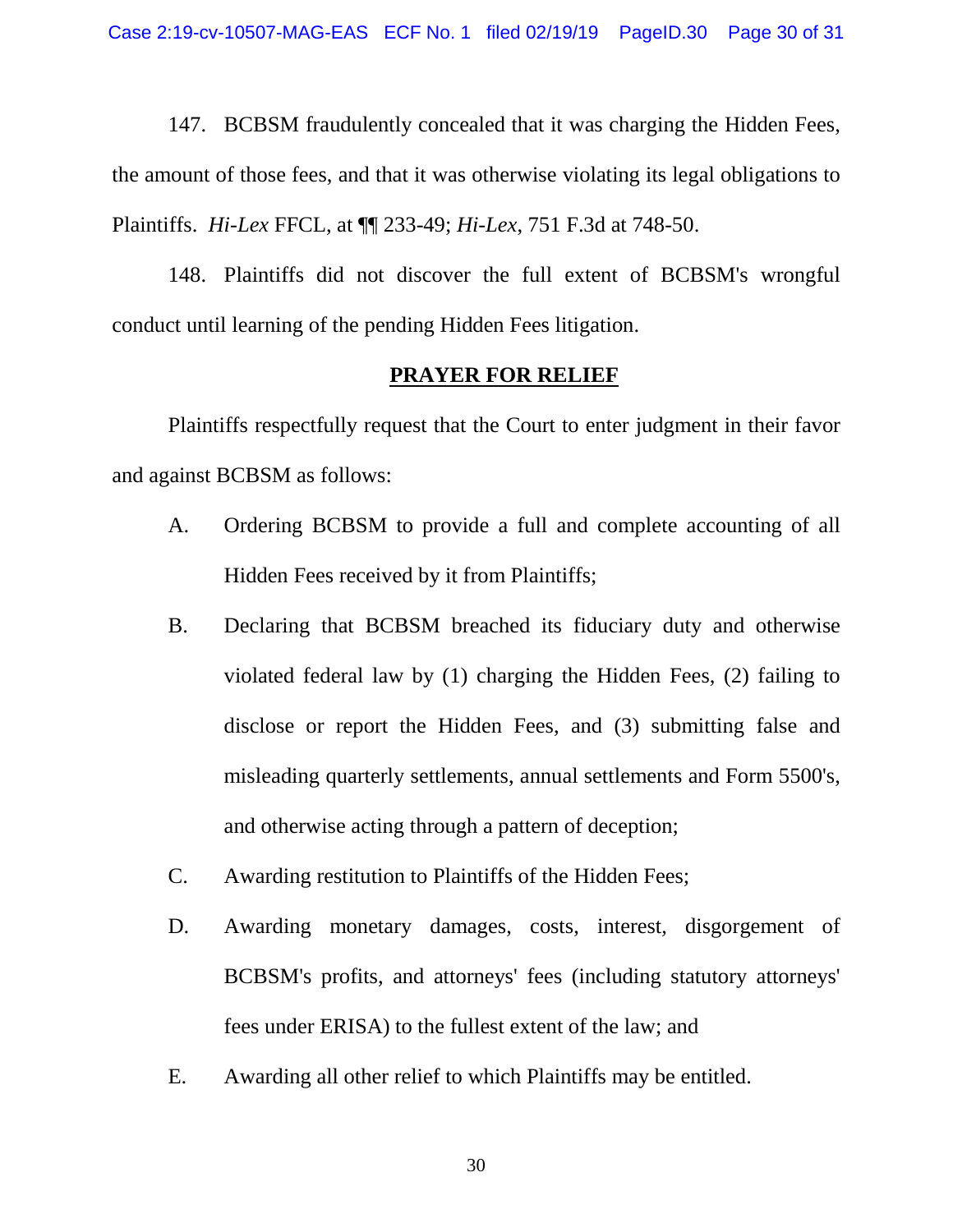VARNUM LLP Attorneys for Plaintiffs

Date: February 19, 2019 By: */s/ Aaron M. Phelps* Aaron M. Phelps (P64790) Business Address & Telephone: Bridgewater Place, PO Box 352 Grand Rapids, MI, 49501-0352 Phone: (616) 336-6000 Fax: (616) 336-7000 [amphelps@varnumlaw.com](mailto:amphelps@varnumlaw.com)

14583545\_1.DOC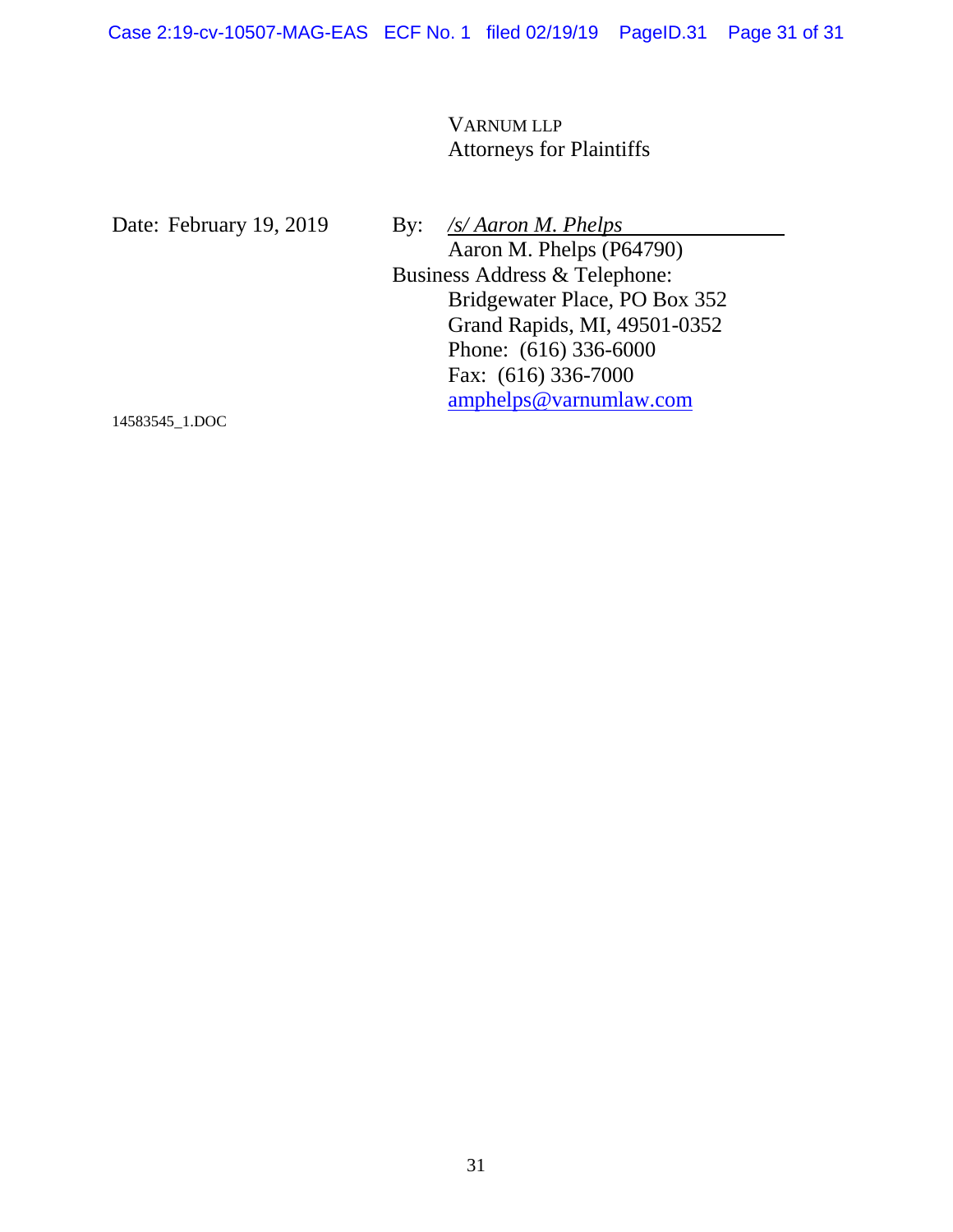## UNITED STATES DISTRICT COURT EASTERN DISTRICT OF MICHIGAN

CHIPPEWA-LUCE-MACKINAC COMMUNITY ACTION HUMAN RESOURCE AUTHORITY, INC., AND CHIPPEWA-LUCE-MACKINAC COMMUNITY ACTION HUMAN RESOURCE AUTHORITY, INC. BENEFIT PLAN, Case No. 19-cv-\_\_\_\_\_\_\_\_\_\_\_\_\_\_\_\_\_

Honorable **Executive Executive Executive Executive Executive Executive Executive Executive Executive Executive Executive Executive Executive Executive Executive Executive Executive Executive Executive Executive Executive E** 

Plaintiffs,

v.

BLUE CROSS BLUE SHIELD OF MICHIGAN,

Defendant.

# **INDEX OF EXHIBITS TO COMPLAINT**

- 1. Retention Reallocation Executive Summary
- 2. 04/29/2011 Letter to Joseph Ekstrom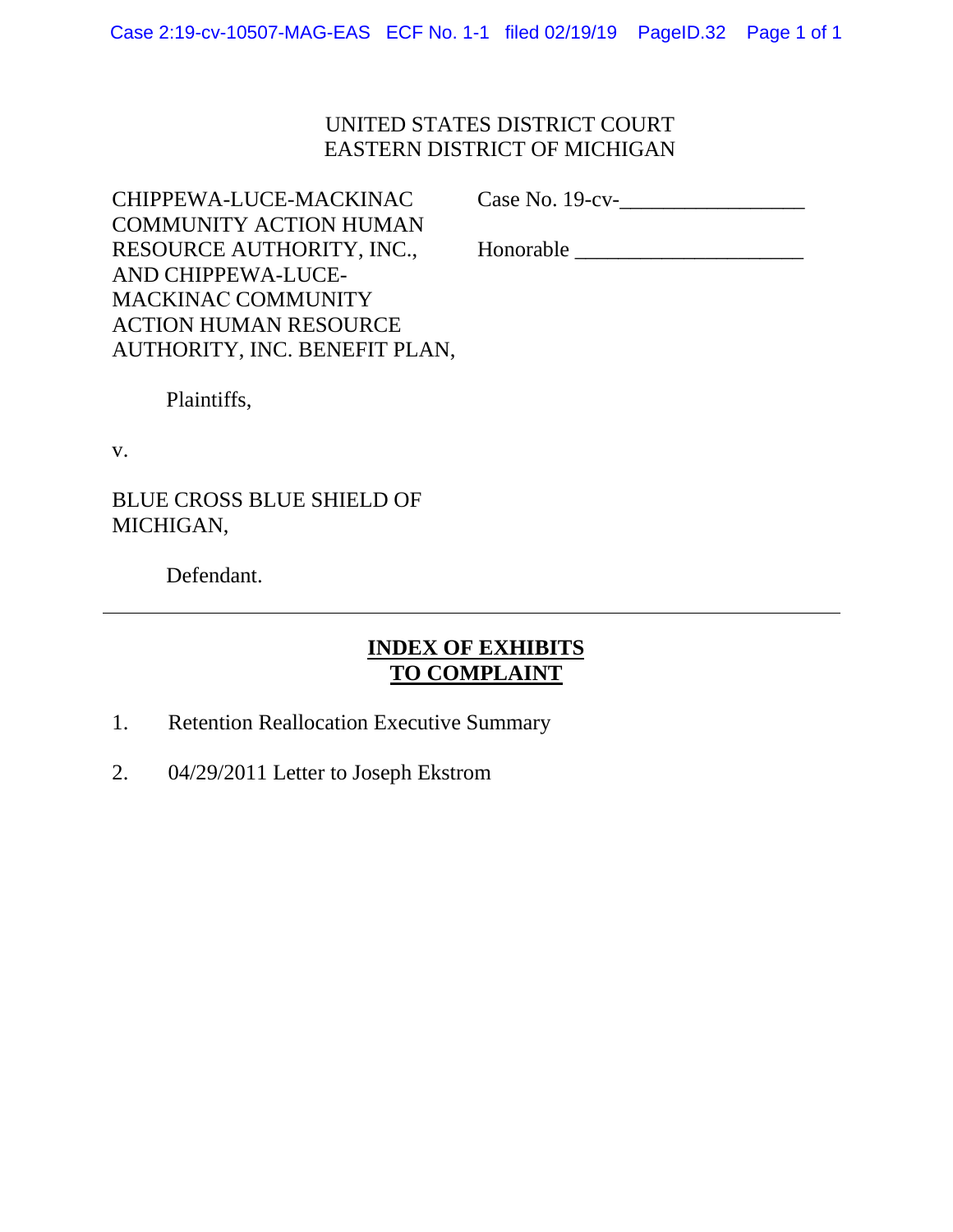Case 2:19-cv-10507-MAG-EAS ECF No. 1-2 filed 02/19/19 PageID.33 Page 1 of 3

# Exhibit 1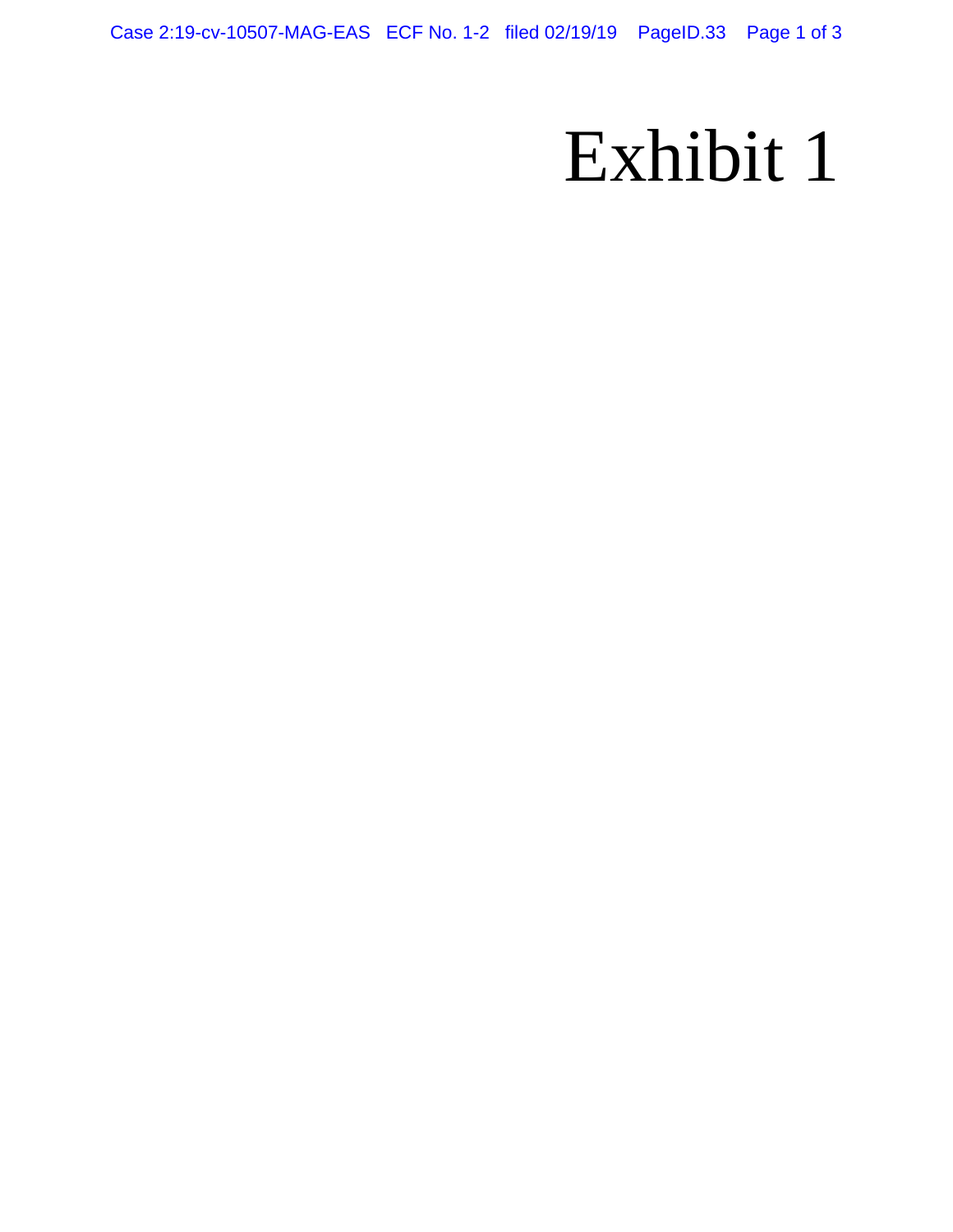#### RETENTION REALLOCATION

#### **EXECUTIVE SUMMARY**

Blue Cross and Blue Shield of Michigan (BCBSM) has revised its pricing methodologies for self-funded plans to address operational inefficiencies, promote eustomer satisfaction and respond to competitive demands. Effective with 10/93 renewals, reteation elements considered BCBSM business costs will be refle retention elements include risk/condingency charges, appropriate subsidies and/or surcharges and expenses associated with managing our provider networks. Movement towards this new practice addresses two critical problems t талу услуг.

#### SUBSIDIES AND SURCHARGES

In the late 1980's, BCBSM began charging to customers various' surcharges and subsidies<br>in conjunction with Public Act 350 and corporate business philosophies. Plan Wide<br>Viability was introduced in 1988 with the goal of in

- Operational inefficiencies associated with the mass mailings to all customers<br>whenever subsidy amounts changed,  $\mathbf{1}$ .
- Compromising BCBSM's 12 month rate guarantee policy by changing.<br>without regard to renowal date, rates whenever subsidy amounts changed.  $2.$
- $\mathcal{L}$ Refusal to pay subsidies on the part of many ASC customers.

Saddled with these issues, it has been an every day challenge to maintain positive customer relationships.

#### **ADMINISTRATIVE FEES**

The advent of self-funding as an alternative to insured programs has highlighted Administrative fees as a cost and a concern to customers purchasing a BCBSM ASC plan.<br>Citing BCBSM's high costs, many customers have complained and have threatened to<br>leave if relief was not provided. Indeed, some customer leave if relief was not provided. Indeed, some customers have examelled BCBSM coverage<br>for this reason. Many arguments have been prosented to customers discapated with our<br>administrative costs. The costs of managing a netw moderate success.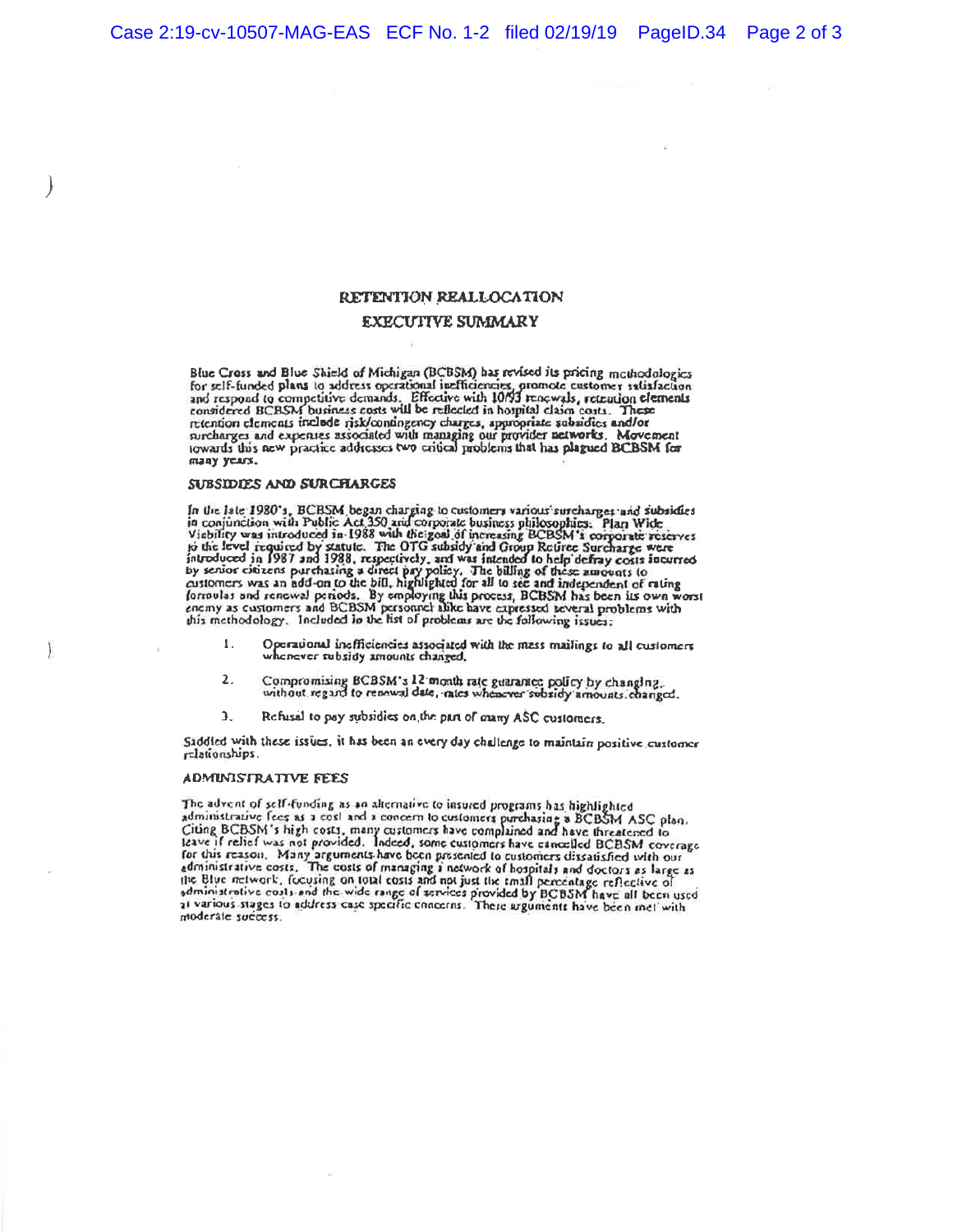It is apparent that a solution to these two critical issues must tap into our strengths, the savings realized by our contracts with hospitals and physicians, while addressing the problems cited above.

#### RECONDIENDATION

Reflecting certain BCBSM business costs in bospital claim costs will provide long-term<br>relief to the problems detailed above and will also satisfy short-term objectives of<br>enhancing customer relationships while camp operat

This package of information will help you better understand and explain this modification, as well as communicate to you changes in rating procedure.

c:rrpsum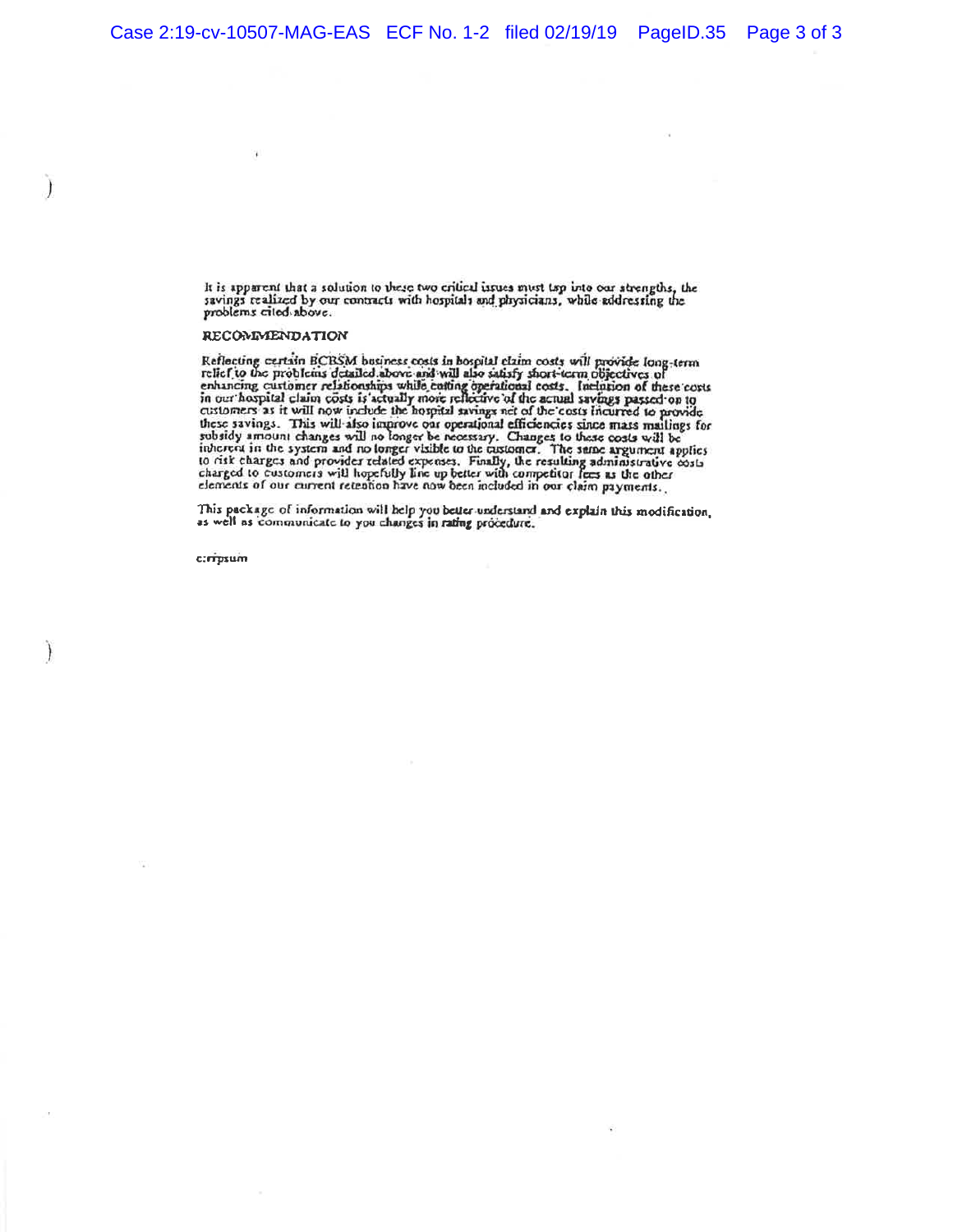Case 2:19-cv-10507-MAG-EAS ECF No. 1-3 filed 02/19/19 PageID.36 Page 1 of 2

# Exhibit 2